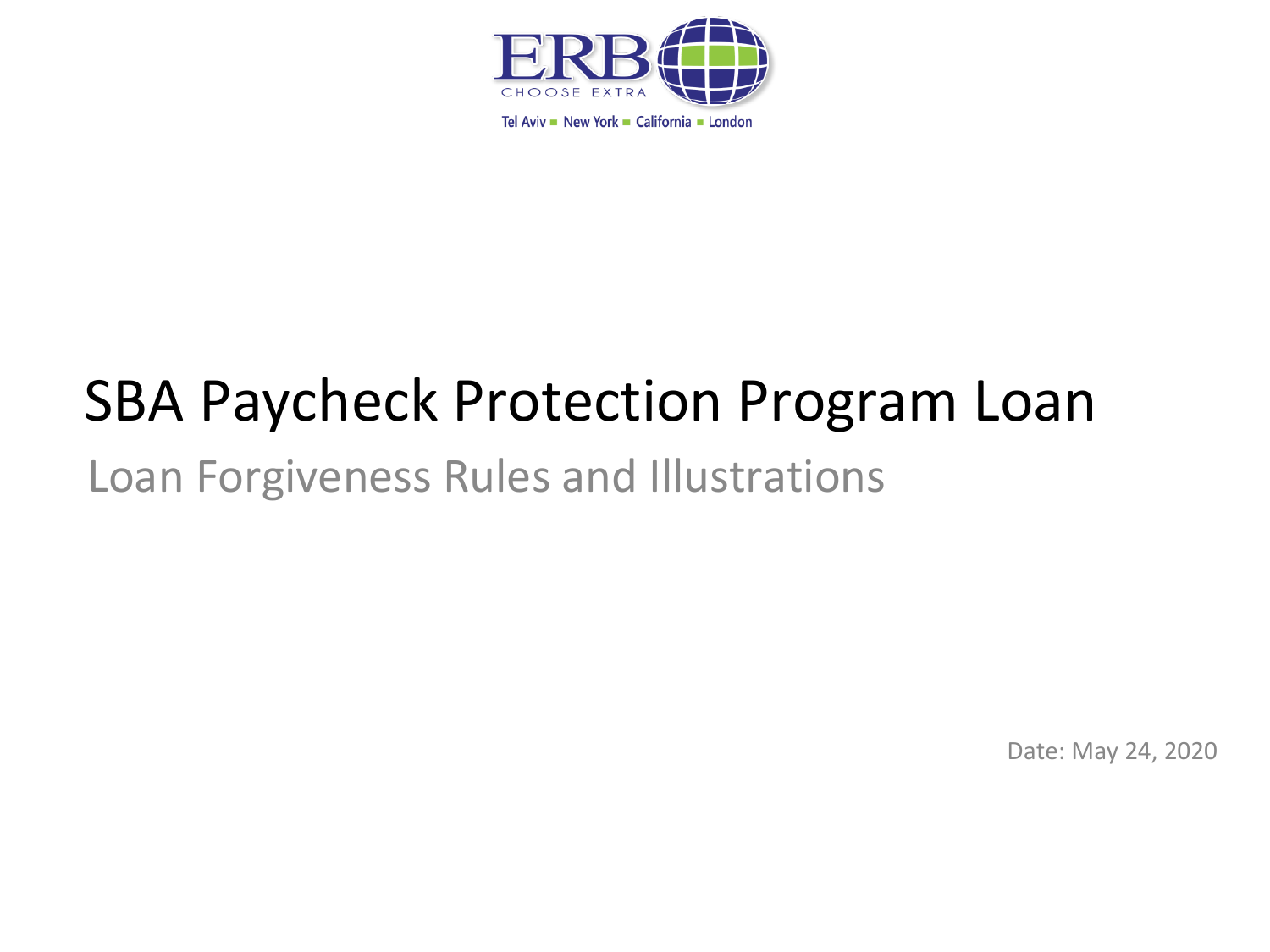

## Disclaimer

This document contains general information, may be based on authorities that are subject to change, and is not a substitute for professional advice or services. The document is for informational purposes only and should not be construed as legal, accounting, tax, or investment advice or opinion provided by ERB Financial Group Inc. This information is not intended to create, and receipt does not constitute, a legal relationship, including, but not limited to, an accountantclient relationship. The user should seek advice from an independent professional advisor before acting on any information presented. ERB Financial Group Inc assumes no obligation to provide notification of changes in tax laws or other factors that could affect the information provided. ERB Financial Group Inc, its affiliates and related entities are not responsible for any loss resulting from or relating to reliance on this document by any person. Internal Revenue Service rules require us to inform you that this communication may be deemed a solicitation to provide tax services. This communication is being sent to individuals who we believe would have an interest in the topics discussed.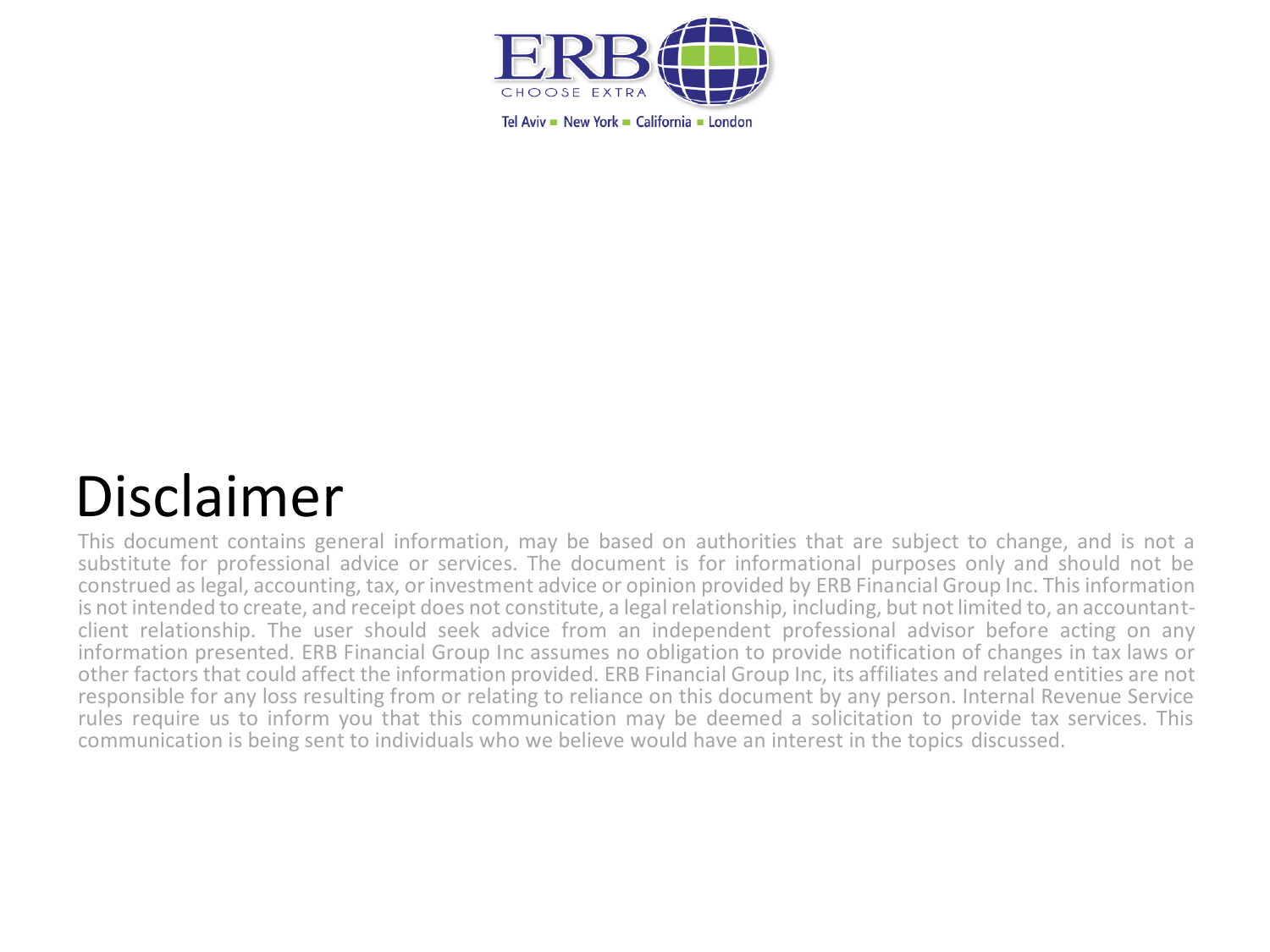

### **PPP Loan Forgiveness – Operational Process**

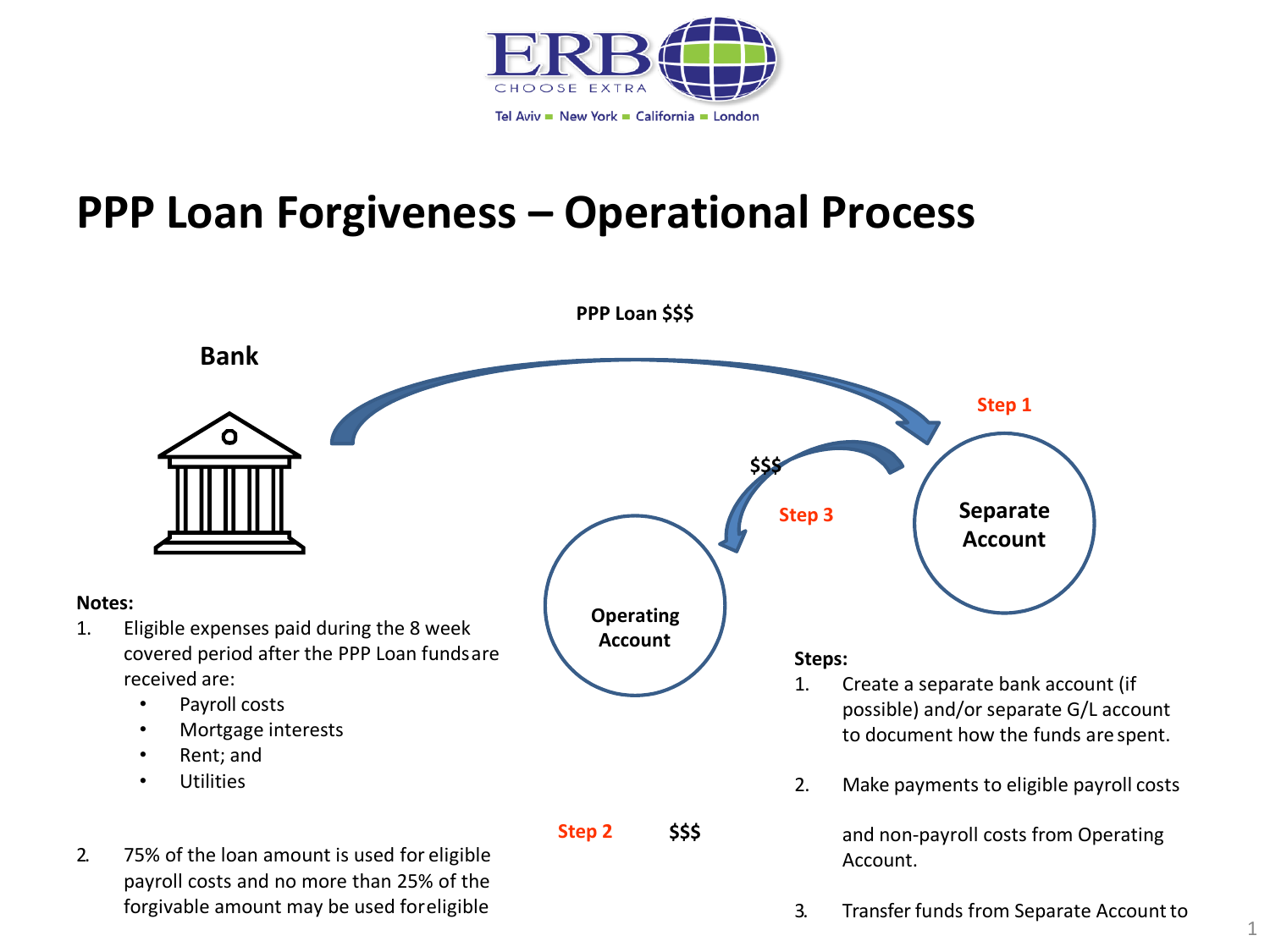

non-payroll costs.

3. Transfer funds to cover payroll costsfirst, then non-payroll costs.

**Eligible payroll costs and Non-payroll costs**

Operating Account after the eligible expenses are incurred. Make sure to document clearly the purpose of each fund transfer.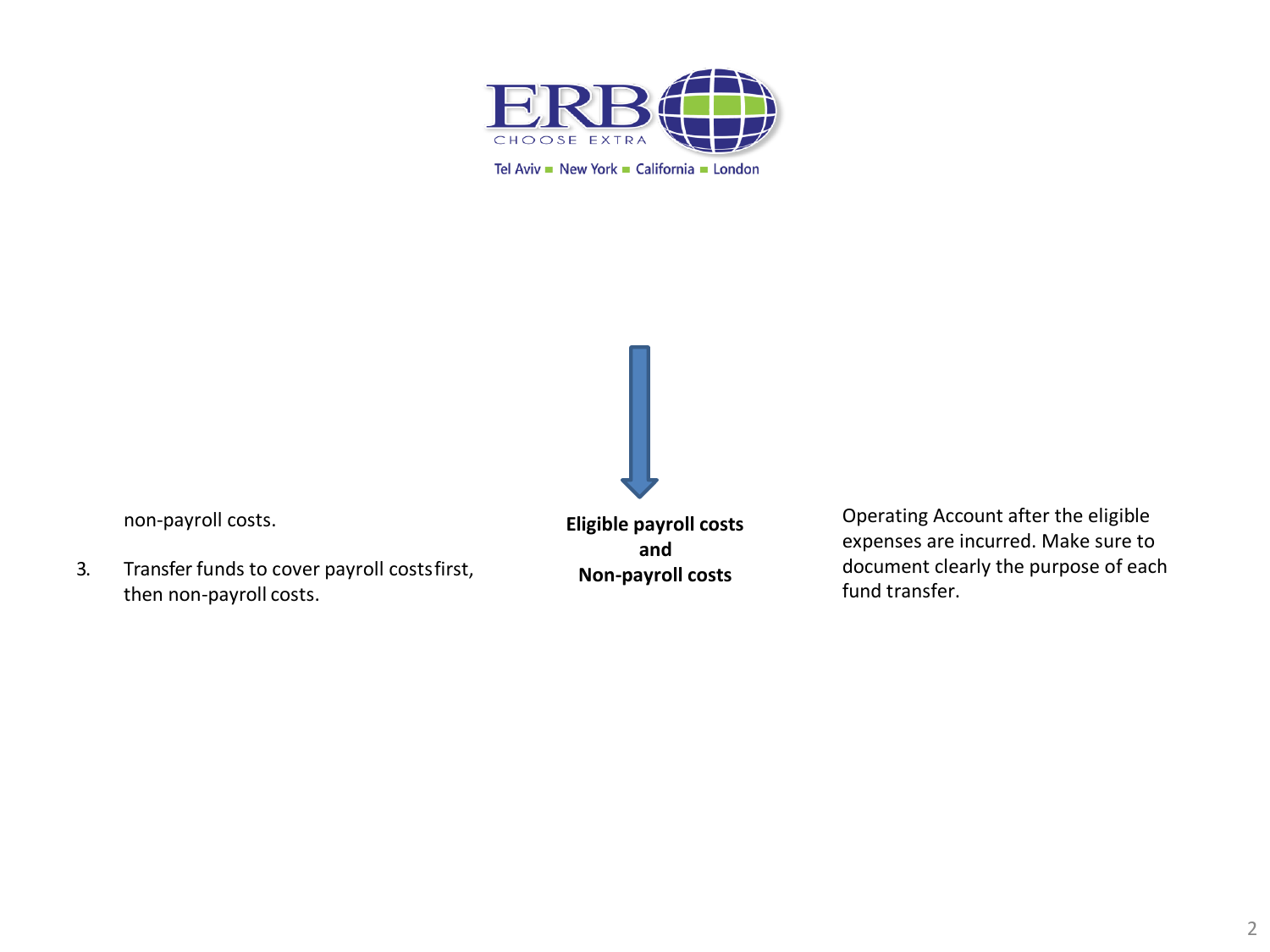

| # | <b>Questions</b>                                          | <b>Answers</b>                                                                                                                                                                                                                                                                                                                                                                                                                                                                                                                                                                                                                                                                                                                                                                                                                                                                                                      |
|---|-----------------------------------------------------------|---------------------------------------------------------------------------------------------------------------------------------------------------------------------------------------------------------------------------------------------------------------------------------------------------------------------------------------------------------------------------------------------------------------------------------------------------------------------------------------------------------------------------------------------------------------------------------------------------------------------------------------------------------------------------------------------------------------------------------------------------------------------------------------------------------------------------------------------------------------------------------------------------------------------|
|   | Can my PPP loan<br>be forgiven in<br>whole or in<br>part? | Yes. The amount of loan forgiveness can be up to the full principal amount of the loan. That is, the borrower<br>will not be responsible for any loan payment if the borrower uses all of the loan proceeds for forgivable<br>purposes described below and employee and compensation levels are maintained.<br>The forgivable amount of the PPP loan depends on the borrower's payroll and non-payroll costs incurred<br>during the eight-week period, beginning on Date the lender makes the first disbursement of the PPP loan to<br>the borrower ("8-week Covered Period").<br>For administrative convenience, Borrowers with a Bi-Weekly (or more frequent) payroll schedule may elect<br>to calculate eligible payroll costs using the 8-week (56-day) period that begins on the first day of their first<br>pay period following their PPP Loan Disbursement Date (the "Alternative Payroll Covered Period"). |

- **Based on the latest SBA Loan Forgiveness Application Form and instructions, the Forgivable Amount is the principal or "PPP Loan Amount" only and does not include interest.**
- Despite most areas of the country is subject to a shelter-in-place order, the SBA clarified that the 8-week Covered Period begins on the date the borrower receives the disbursement of the loan. As a result, a business that took out a PPP loan in the past few weeks **must start the clock immediately upon receipt of the funds under the "8-week Covered Period**," regardless of whether their business restarted operations or not.
- Regardless of whether the Borrower elects to use the Alternative Payroll Covered Period for payroll costs or not, it must continue to use 8 week **Covered Period** to keep track of all **non-payroll costs**, such as rent, interest and utilities.
- The election to choose Alternative Payroll Covered Period only applies to business with a Bi-Weekly or more frequent payroll schedule. Therefore, until further guidance is issued to loosen the rules, businesses with less frequent payroll schedule (e.g. monthly or semimonthly) are not eligible to use the Alternative PayrollCovered Period.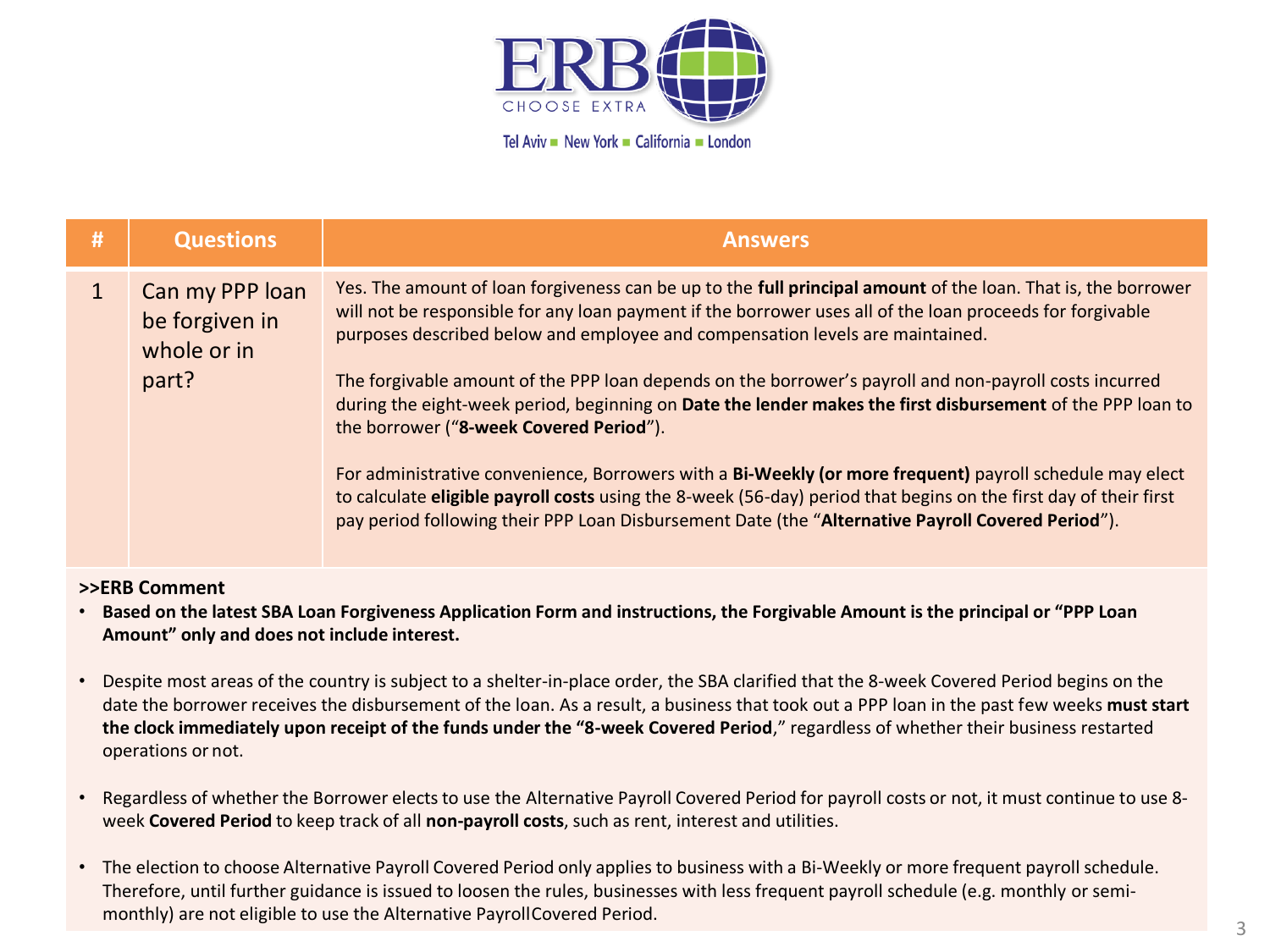

| The amount that can be forgiven is the sum of:<br>$\overline{2}$<br>What amounts<br>are borrowers                                                                                                                                                                                                                                                                                                                                                                                                                                                                                                                                                                                                                                                                                                                                                                                                                                                                                                                                                                                                                                                                                                                                                                                                                                                                                                                                                                                            |  |
|----------------------------------------------------------------------------------------------------------------------------------------------------------------------------------------------------------------------------------------------------------------------------------------------------------------------------------------------------------------------------------------------------------------------------------------------------------------------------------------------------------------------------------------------------------------------------------------------------------------------------------------------------------------------------------------------------------------------------------------------------------------------------------------------------------------------------------------------------------------------------------------------------------------------------------------------------------------------------------------------------------------------------------------------------------------------------------------------------------------------------------------------------------------------------------------------------------------------------------------------------------------------------------------------------------------------------------------------------------------------------------------------------------------------------------------------------------------------------------------------|--|
| Payroll Costs paid or incurred during the 8-week Covered Period (or Alternative Payroll Covered Period).<br>allowed to have<br>Such costs includes:<br>forgiven under<br>Salary, wages, commissions, or similar compensation;<br>Cash tips or the equivalent;<br>the CARES Act?<br>Payment for vacation, parental, family, medical, or sick leave;<br>$\bullet$<br>Allowance for separation or dismissal;<br>$\bullet$<br>Payment for the provision of employee benefits consisting of group health care coverage,<br>$\bullet$<br>including insurance premiums, and retirement;<br>Payment of state and local taxes assessed on compensation of employees; and<br>$\bullet$<br>Wages, commissions, income, or net earnings from self-employment, or similar compensation<br>$\bullet$<br>[For independent contractor or sole proprietor]<br>For each individual employee: cash compensation eligible for forgiveness is capped at \$15,385 (as prorated<br>for the covered period based on annual salary of \$100,000) For each owner-employee or self-employed<br>individual/general partner: compensation paid to owners eligible for forgiveness is capped at \$15,385 (the<br>eight-week equivalent of \$100,000 per year) or the eight-week equivalent of their applicable<br>compensation/net earnings (for Sch C filer)/self-employed income (for general partner) in 2019, whichever is<br>lower.<br>75% of the loan forgiveness amount must be used for eligible payroll expenses. |  |

- SBA clarified that the employee's **hazard pay and bonuses** are eligible for loan forgiveness because they constitute a supplement to salary or wages, and are thus a similar form of compensation. The guidance did not specifically mention about overtime pay but, similar to bonus, it is expected to count as payroll costs, up to a prorated basis of \$100,000 of annual salary. [5/24/2020]
- Payroll costsincurred but not paid during the Borrower's last pay period of the Covered Period or Alternative Payroll Covered Period are eligible for forgiveness if paid **on or before the next regular payroll date.**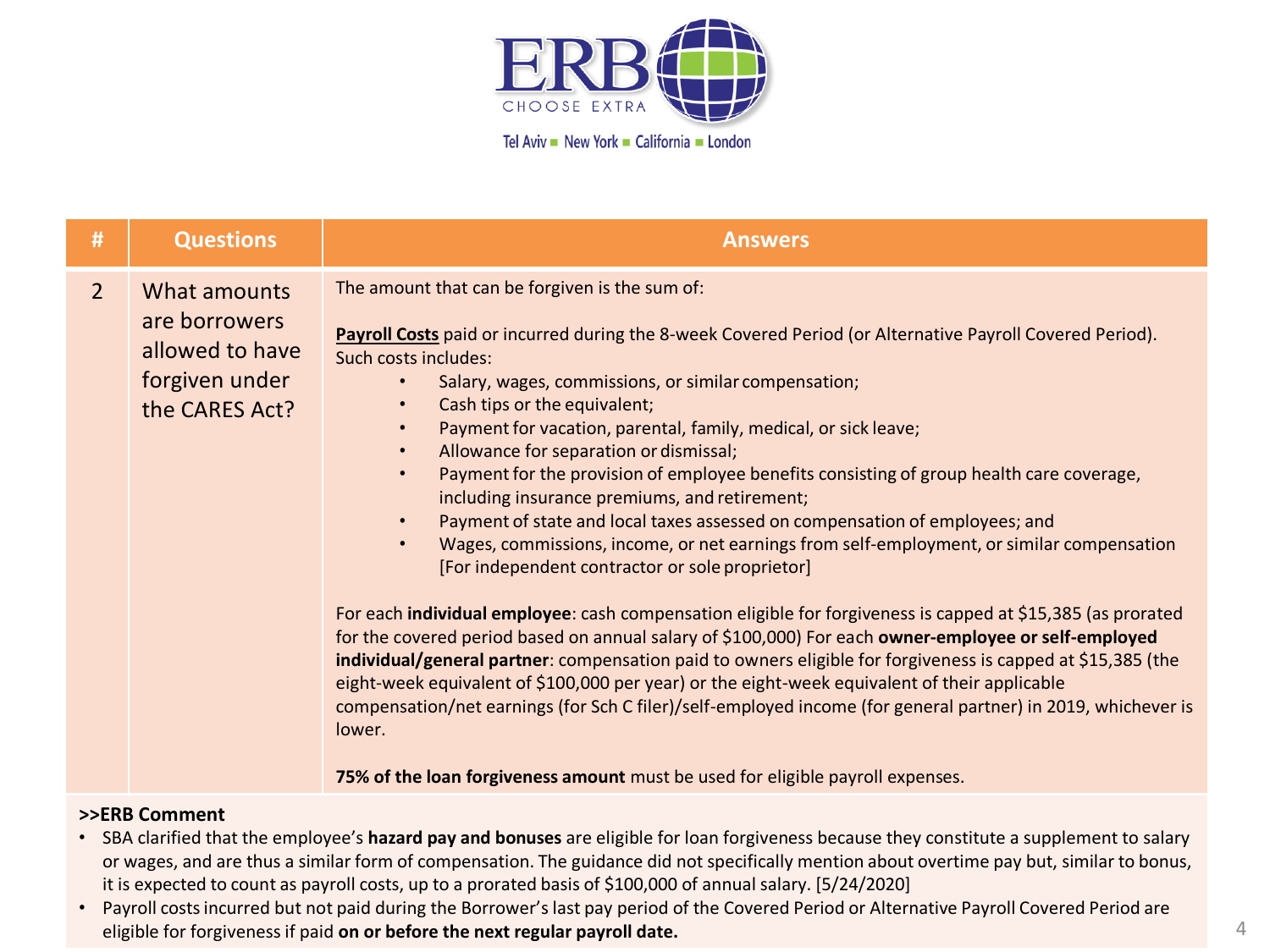

| #              | <b>Questions</b>                                                                                 | <b>Answers</b>                                                                                                                                                                                                                                                                                                                                                                                                                                                                                                                                                                                                                                                   |
|----------------|--------------------------------------------------------------------------------------------------|------------------------------------------------------------------------------------------------------------------------------------------------------------------------------------------------------------------------------------------------------------------------------------------------------------------------------------------------------------------------------------------------------------------------------------------------------------------------------------------------------------------------------------------------------------------------------------------------------------------------------------------------------------------|
| $\overline{2}$ | What amounts<br>are borrowers<br>allowed to have<br>forgiven under<br>the CARES Act?<br>(cont'd) | The amount that can be forgiven is the sum of:<br>Non-Payroll Costs paid or incurred during the 8-week Covered Period.<br>Such costs includes:<br>Interest for mortgage obligations, incurred before February 15, 2020<br>$\bullet$<br>Rent, under lease agreements in force before February 15, 2020<br>$\bullet$<br>Utility Payments, for which service began before February 15, 2020<br>$\bullet$<br>Utility payments refer to business payments for a service for the distribution of electricity, gas, water,<br>transportation, telephone, or internet access.<br>No more than 25% of the loan forgiveness amount is used for eligible non-payroll costs. |

• Nonpayroll cost incurred during the Covered Period and paid on or before the next regular billing date are deemed as eligible nonpayroll costs, even if the billing date is after the Covered Period.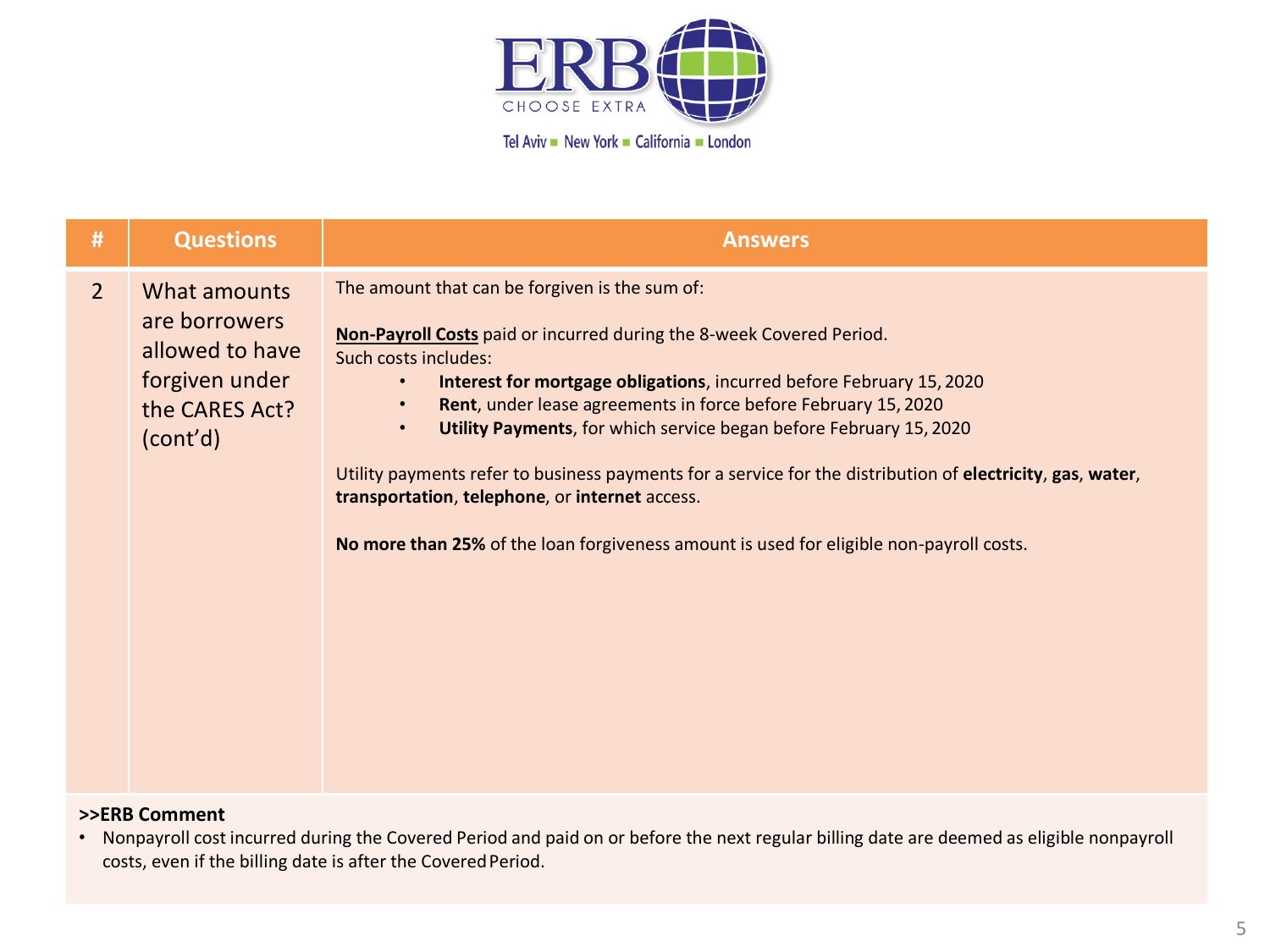

| #           | <b>Questions</b>                                                                                 | <b>Answers</b>                                                                                                                                                                                                                                                                                                                                                                                                                                                                                                                                                                                                                                                                                                                                                                                                                                                                                                                                                                                                                                                                         |
|-------------|--------------------------------------------------------------------------------------------------|----------------------------------------------------------------------------------------------------------------------------------------------------------------------------------------------------------------------------------------------------------------------------------------------------------------------------------------------------------------------------------------------------------------------------------------------------------------------------------------------------------------------------------------------------------------------------------------------------------------------------------------------------------------------------------------------------------------------------------------------------------------------------------------------------------------------------------------------------------------------------------------------------------------------------------------------------------------------------------------------------------------------------------------------------------------------------------------|
| $2^{\circ}$ | What amounts<br>are borrowers<br>allowed to have<br>forgiven under<br>the CARES Act?<br>(cont'd) | <b>Illustration - Amount Potentially Forgivable before Reduction</b><br>ABC Company received a PPP loan in the amount of \$1,000,000. Costs incurred during the 8-week<br>Covered Period consisted of:<br>Salaries, wages, and paid time off of \$465,000 (limited to annualized salaries of \$100,000 or<br>\$15,385 per individual)<br>Health care expenses of \$150,000<br>$\bullet$<br>Retirement contributions of \$75,000<br>$\bullet$<br>State unemployment insurance of \$10,000<br>$\bullet$<br>Rental expenses of \$150,000<br>$\bullet$<br>Utilities of \$50,000<br>$\bullet$<br>Calculation:<br>Total qualifying payroll costs= \$700,000 (\$465,000+\$150,000+\$75,000+\$10,000)<br>Total qualifying non-payroll costs= \$200,000 (\$150,000+\$50,000)<br>Total qualifying payroll and non-payroll costs = $$900,000$ (A)<br>[Assuming total amount are not subject to any reduction limitation]<br>PPP Loan Amount = $$1,000,000$ (B)<br>Calculated potential PPP Loan forgiveness amount (based on 75% payroll cost requirement)<br>$=$ \$933,333 (\$700,000 / 75%) (C) |
|             |                                                                                                  | Calculated maximum PPP Loan forgiveness amount = \$900,000 (Lesser of A or B or C)                                                                                                                                                                                                                                                                                                                                                                                                                                                                                                                                                                                                                                                                                                                                                                                                                                                                                                                                                                                                     |

• If total qualifying payroll costs were \$900,000 and total qualifying non-payroll costs were \$200,000, then the total costs eligible for forgiveness is the entire loan amount of \$1,000,000. The total costs forgiven cannot exceed the loan amount.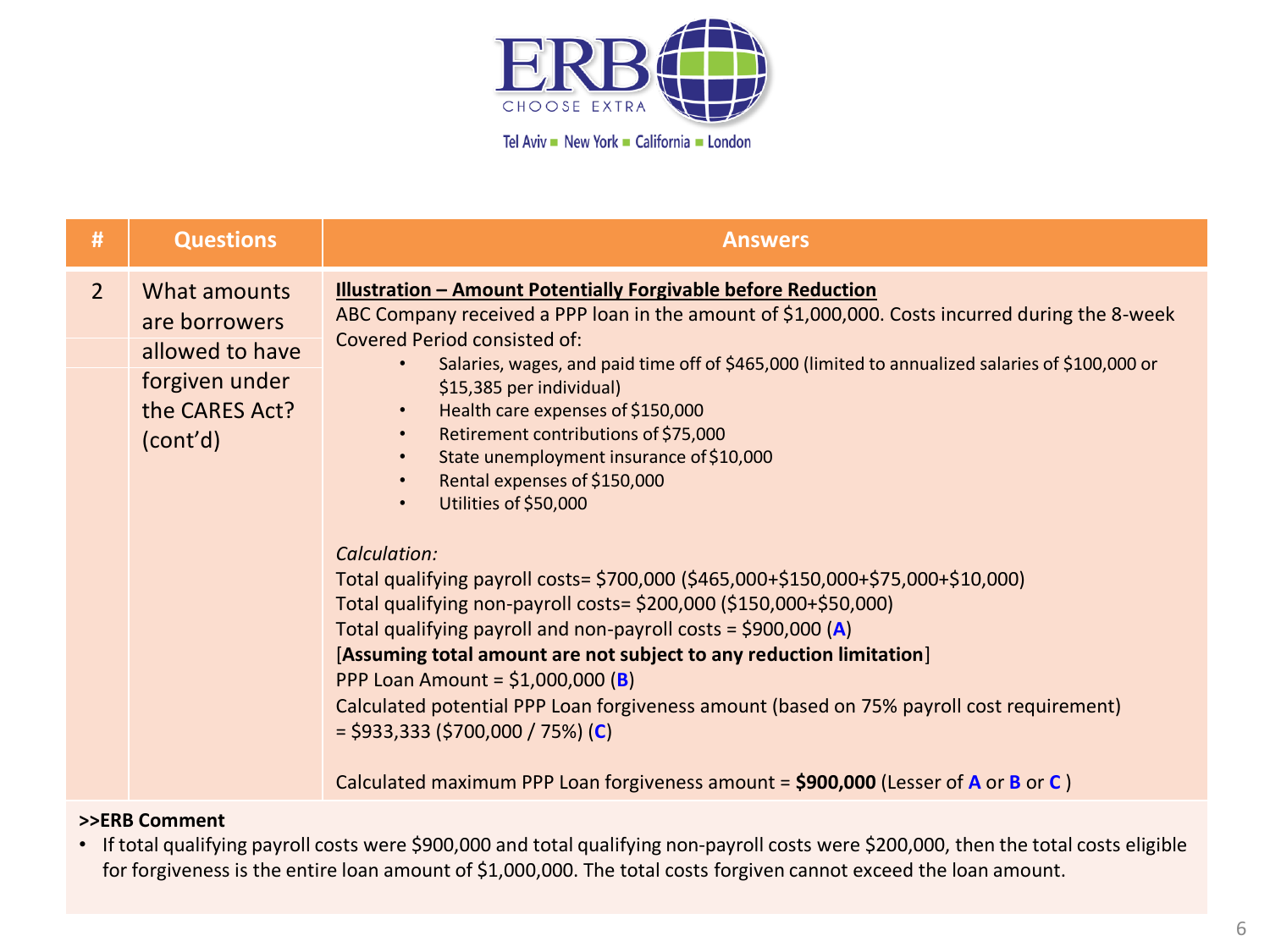

| # | <b>Questions</b>                            | <b>Answers</b>                                                                                                                                                                                                                                                                                                                                                                                                                                                                                                                                                                                                                                                                                                                                       |
|---|---------------------------------------------|------------------------------------------------------------------------------------------------------------------------------------------------------------------------------------------------------------------------------------------------------------------------------------------------------------------------------------------------------------------------------------------------------------------------------------------------------------------------------------------------------------------------------------------------------------------------------------------------------------------------------------------------------------------------------------------------------------------------------------------------------|
| 3 | How much of<br>my loan will be<br>forgiven? | You will owe money when your loan is due if you use the loan amount for anything other than<br>eligible costs over the 8-week Covered Period. Not more than 25% of the forgiven amount may be<br>for non-payroll costs. Your forgiveness amount will also be reduced if you do not maintain your staff<br>and payroll at levels prior to the Covid-19 pandemic.<br>Number of Staff: Your loan forgiveness will be reduced if you decrease your full-time<br>$\bullet$<br>equivalent employee headcount ("FTE employees").<br>Level of Payroll: Your loan forgiveness will also be reduced if you decrease salaries and wages<br>by more than 25% for any employee that made no more than \$100,000 annualized in 2019 or<br>through 12-month period. |
|   |                                             |                                                                                                                                                                                                                                                                                                                                                                                                                                                                                                                                                                                                                                                                                                                                                      |

- For purposes of loan forgiveness, the CARES Act uses the standard of "fulltime equivalent employees"("FTE employees") to determine the extent to which the loan forgiveness amount will be reduced **in the event of workforce reductions**. To calculate the average FTE during the Covered Period or the Alternative Payroll Covered Period, for each employee, enter the **average number of hours paid per week**, divide by **40**, and round the total to the nearest tenth. The maximum for each employee is capped at 1.0.
- A simplified method that assigns a 1.0 for employees who work 40 hours or more per week and **0.5 for employees who work fewer hours** may be used at the election of the Borrower. Once elected, you must apply that method consistently to all of their part-time employees for the covered period (or alternative payroll covered period) and the selected reference period.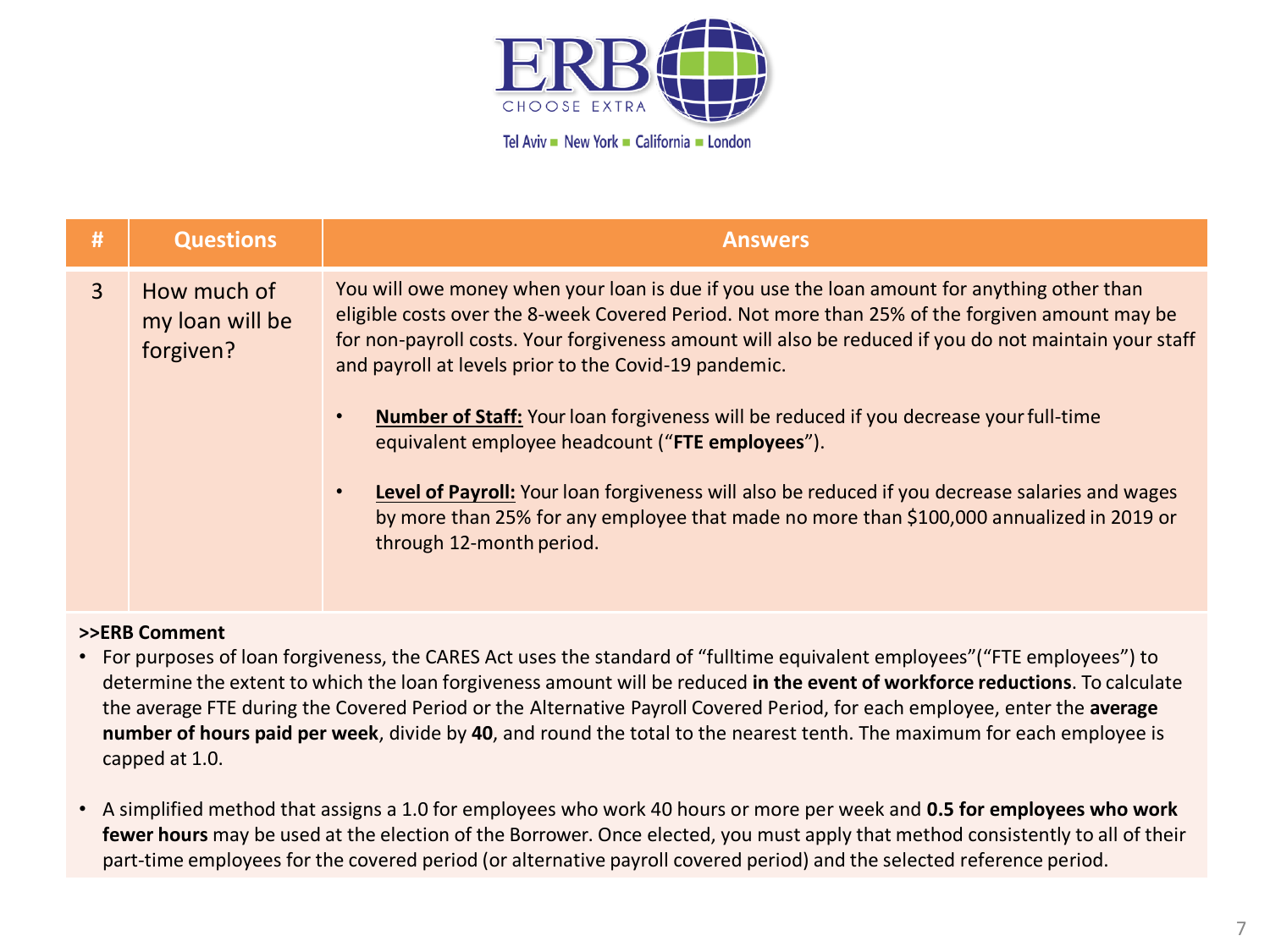

| #            | <b>Questions</b>                                        | <b>Answers</b>                                                                                                                                                                                                                                                                                                                                                                                                                                                                                                                                                                                                                                                                                                                                                                                                                                                    |
|--------------|---------------------------------------------------------|-------------------------------------------------------------------------------------------------------------------------------------------------------------------------------------------------------------------------------------------------------------------------------------------------------------------------------------------------------------------------------------------------------------------------------------------------------------------------------------------------------------------------------------------------------------------------------------------------------------------------------------------------------------------------------------------------------------------------------------------------------------------------------------------------------------------------------------------------------------------|
| $\mathbf{3}$ | How much of<br>my loan will be<br>forgiven?<br>(cont'd) | FTE and Salary/Hourly Wage Reduction Safe Harbor<br>You have until June 30, 2020 to restore your full-time equivalent employment and salary levels for<br>any changes made between February 15, 2020 and April 26, 2020.<br><b>De Minimis Exemption</b><br>Employees whom the borrower offered to rehire (for the same salary and same number of hours)<br>are generally exempt from the CARES Act's loan forgiveness reduction calculation.<br>• When an employee of the borrower is fired for cause, voluntarily resigns, or voluntarily requests<br>a reduced schedule during the Covered Period or the Alternative Payroll Covered Period (FTE<br>reduction event), the borrower may count such employee at the same full-time equivalency level<br>before the FTE reduction event when calculating the section 1106(d)(2) FTE employee reduction<br>penalty. |

• To qualify for the De Minimis Exemption, the Borrower must maintain records documenting the offer, its rejection, and informed the applicable state unemployment insurance office of such employee's rejected offer of reemployment within 30 days of the employee's rejection of the offer.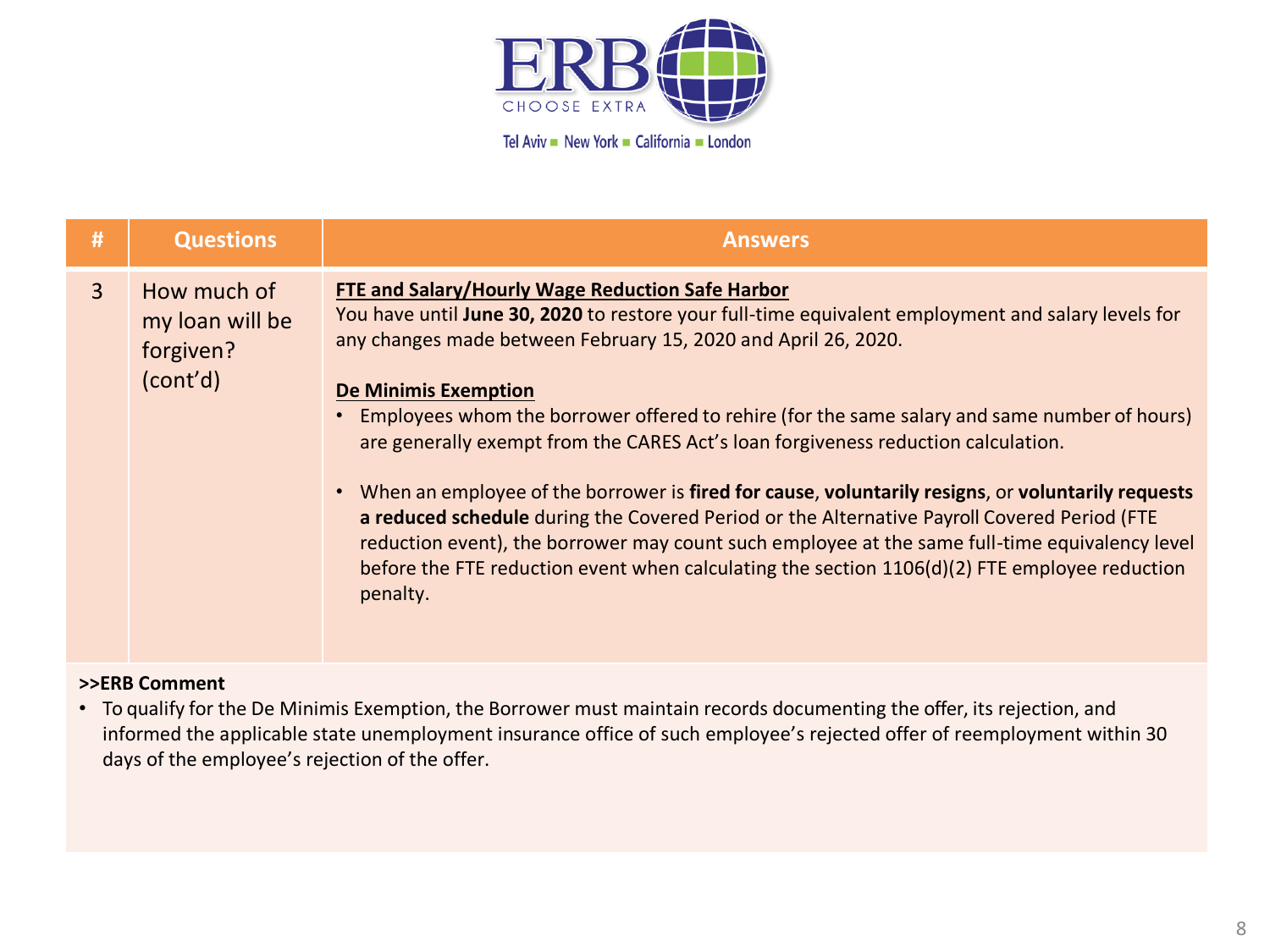

| #            | <b>Questions</b>                                        | <b>Answers</b>                                                                                                                                                                                                                                                                                                                                                                                                                                                                                                                                                                                                                                                                                                                                                                                                                                                                                                                                                                                                                                                                                                                                                                                                                                                                                                                                                                                                                       |
|--------------|---------------------------------------------------------|--------------------------------------------------------------------------------------------------------------------------------------------------------------------------------------------------------------------------------------------------------------------------------------------------------------------------------------------------------------------------------------------------------------------------------------------------------------------------------------------------------------------------------------------------------------------------------------------------------------------------------------------------------------------------------------------------------------------------------------------------------------------------------------------------------------------------------------------------------------------------------------------------------------------------------------------------------------------------------------------------------------------------------------------------------------------------------------------------------------------------------------------------------------------------------------------------------------------------------------------------------------------------------------------------------------------------------------------------------------------------------------------------------------------------------------|
| $\mathbf{3}$ | How much of<br>my loan will be<br>forgiven?<br>(cont'd) | <b>Illustration - Reduction Relating to Salary and Wages</b><br>ABC Company has PPP Loan of \$1,000,000 that is potentially forgivable before reduction.<br>ABC Company has 8 employees who did not receive, during 2019, salary of more than<br>$\bullet$<br>\$100,000 at an annualized rate of pay ("100K employees").<br>ABC Company employees' salary/wage income are listed as below:<br>$\bullet$<br>Total salaries of 100K employees received during 8-week Covered Period: \$42,000<br>Total salaries of 100K employees received during the most recent full quarter (2020 Q1) prior to<br>8-week Covered Period: \$95,000<br>Number of 100K employees whose wages were reduced by 25% or more between 2/15/2020 -<br>$\bullet$<br>4/26/2020:3<br>Number of 100K employees whose wages were reduced by 25% or more between 2/15/2020 -<br>$\bullet$<br>4/26/2020 but restored by 6/30/2020: 2<br>Calculation:<br>Total annualized salaries for 100K employees based on 8-week Covered Period =<br>\$273,000 (\$42,000/8*52)<br>Total annualized salaries of 100K employees received based on the most recent full quarter =<br>\$380,000 (\$95,000*4)<br>Percentage of reduction in salaries of 100K employees during 8-week Covered Period =<br>$(5380,000 - 5273,000)/5380,000 = 28.16% > 25%$<br>Amount potentially not forgivable (due to reduce in salary and wages level) =<br>$(5380,000*75%-5273,000)*8/52 = $1,846$ |

• For purposes of this calculation, entities do not need to consider employees making more than \$100,000 of annualized salary at any time during 2019.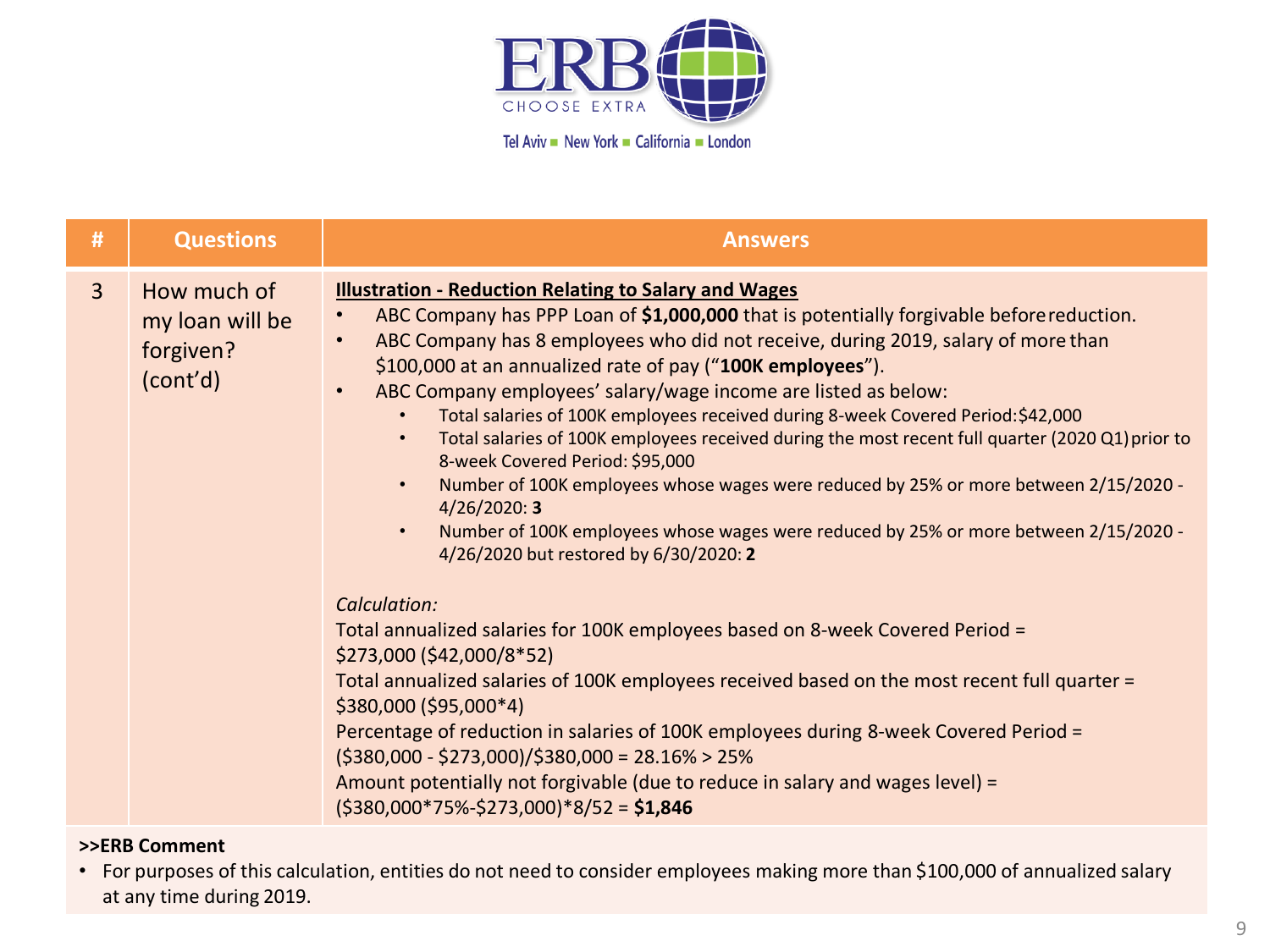

| #              | <b>Questions</b>                                        | <b>Answers</b>                                                                                                                                                                                                                                                                                                     |
|----------------|---------------------------------------------------------|--------------------------------------------------------------------------------------------------------------------------------------------------------------------------------------------------------------------------------------------------------------------------------------------------------------------|
| 3 <sup>2</sup> | How much of<br>my loan will be<br>forgiven?<br>(cont'd) | <b>Illustration - Reduction Relating to Salary and Wages</b><br>Since the employees whose wages were reduced by 25% or more during 2/15/2020 - 4/26/2020<br>were not fully restored by 6/30/2020, the reduction in salary is not eliminated, thus amount not<br>forgivable due to reduce in wages will be \$1,846. |
|                |                                                         |                                                                                                                                                                                                                                                                                                                    |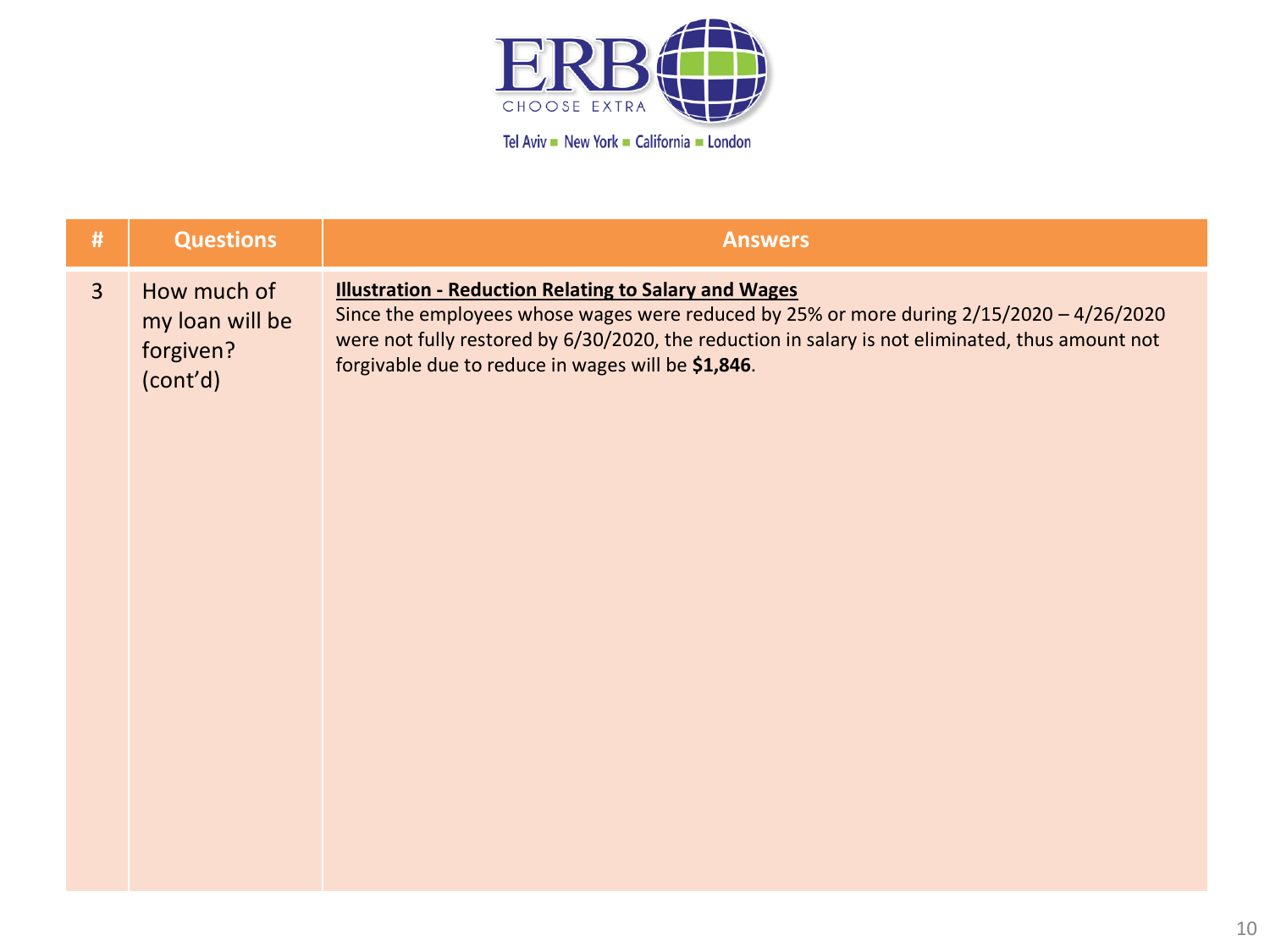

| #              | <b>Questions</b>                                        | <b>Answers</b>                                                                                                                                                                                                                                                                                                                                                                                                                                                                                                                                                                                                                                                                                                                                                                                                                                                                                                                                                                                                                                                                                                                        |
|----------------|---------------------------------------------------------|---------------------------------------------------------------------------------------------------------------------------------------------------------------------------------------------------------------------------------------------------------------------------------------------------------------------------------------------------------------------------------------------------------------------------------------------------------------------------------------------------------------------------------------------------------------------------------------------------------------------------------------------------------------------------------------------------------------------------------------------------------------------------------------------------------------------------------------------------------------------------------------------------------------------------------------------------------------------------------------------------------------------------------------------------------------------------------------------------------------------------------------|
| $\overline{3}$ | How much of<br>my loan will be<br>forgiven?<br>(cont'd) | <b>Illustration - Reduction in Number of FTE Headcounts</b><br>ABC Company has PPP Loan of \$1,000,000 that is potentially forgivable before reduction.<br>ABC Company's FTE Headcounts are listed as below:<br>$\bullet$<br>Weekly average FTE employees for 8-week Covered Period: 6(A)<br>Weekly average FTE employees for the period $2/15/2019 - 6/30/2019$ : 8(B)<br>Weekly average FTE employees for the period $1/1/2020 - 2/29/2020$ : 7(C)<br>Number of FTE employees lost between 2/15/2020 - 4/26/2020:2<br>Number of FTE employees rehired and added by 6/30/2020: 1<br>$\bullet$<br>Calculation:<br>Baseline monthly FTE employees = $7$ (D, Lesser of B or C)<br>Percentage potentially not forgivable (due to reduce in headcounts) = $1 - 6/7$ (A/D) = 14.29%<br>Amount potentially not forgivable (due to reduce in headcounts) = $$1,000,000*14.29% = $142,900$<br>Since the FTE employee headcount lost during $2/15/2020 - 4/26/2020$ was not fully rehired by<br>6/30/2020, the reduction in FTE employee is not eliminated, thus amount not forgivable due to<br>reduction in headcount will remain \$142,900. |

• The reduction due to FTE Headcount is applied to payroll costs after the salary reduction to prevent a "double-dipping" reduction effect on total payroll costs. This is to ensure that borrowers are not doubly penalized, the salary/wage reduction applies only to the portion of the decline in employee salary and wages that is not attributable to the FTE reduction.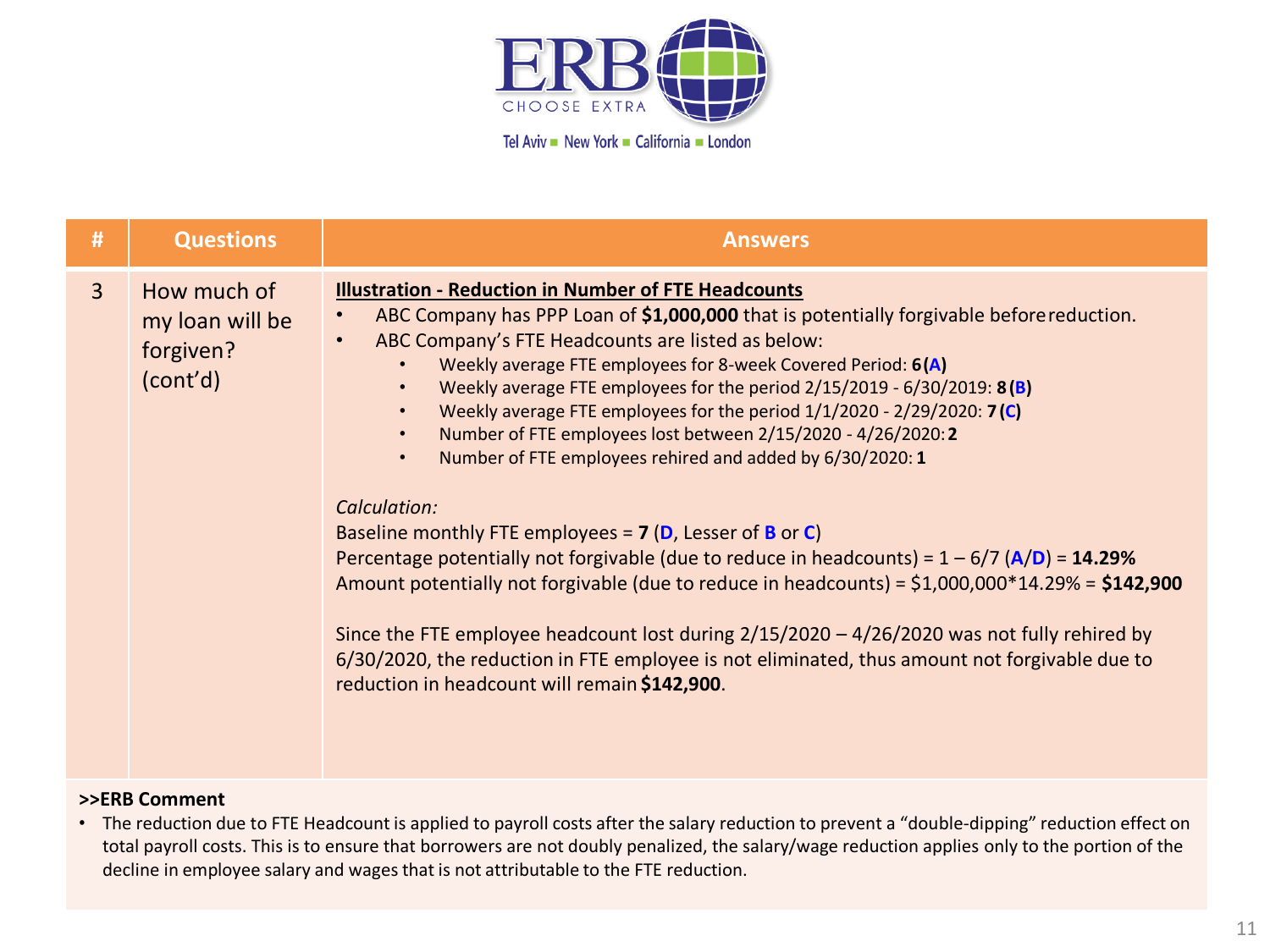

| #              | <b>Questions</b>                           | <b>Answers</b>                                                                                                                                                                                                                                                                                                                                                                                                                                                                                                         |
|----------------|--------------------------------------------|------------------------------------------------------------------------------------------------------------------------------------------------------------------------------------------------------------------------------------------------------------------------------------------------------------------------------------------------------------------------------------------------------------------------------------------------------------------------------------------------------------------------|
| $\overline{4}$ | How can I<br>request loan<br>forgiveness?  | You can submit a request to the lender that is servicing the loan. The request will include<br>documents that verify the number of full-time equivalent employees and pay rates, as well as the<br>payments on eligible mortgage, lease, and utility obligations. You must certify that the documents<br>are true and that you used the forgiveness amount to keep employees and make eligible mortgage<br>interest, rent, and utility payments. The lender must make a decision on the forgiveness within 60<br>days. |
| 5              | Is the PPP loan<br>forgiveness<br>taxable? | The forgiveness of small business loans under the Paycheck Protection Program (PPP) will not be<br>subject to federal income tax.<br>The IRS issued Notice 2020-32 stating taxpayers may not deduct expenses that were paid by<br>Paycheck Protection Program loans if the payment of the expenses results in loan forgiveness under<br>the program.                                                                                                                                                                   |

- Sec. 1106 of the Act provides that any forgiveness of a Paycheck Protection Program loan underthe Act is excluded from the recipient's federal gross income. However, the Act does not specifically modify Code Sec. 108, related to cancelation of indebtedness income. While states broadly conform to federal treatment of cancelation of indebtedness income under Code Sec. 108 (with some exceptions), **it is not clear how the loan forgiveness will be treated at the state level** if it is not effectuated via Code Sec. 108.
- The AICPA holds a different position on the nondeducibility of PPP-related expenses treatment and plans to seek legislative clarification.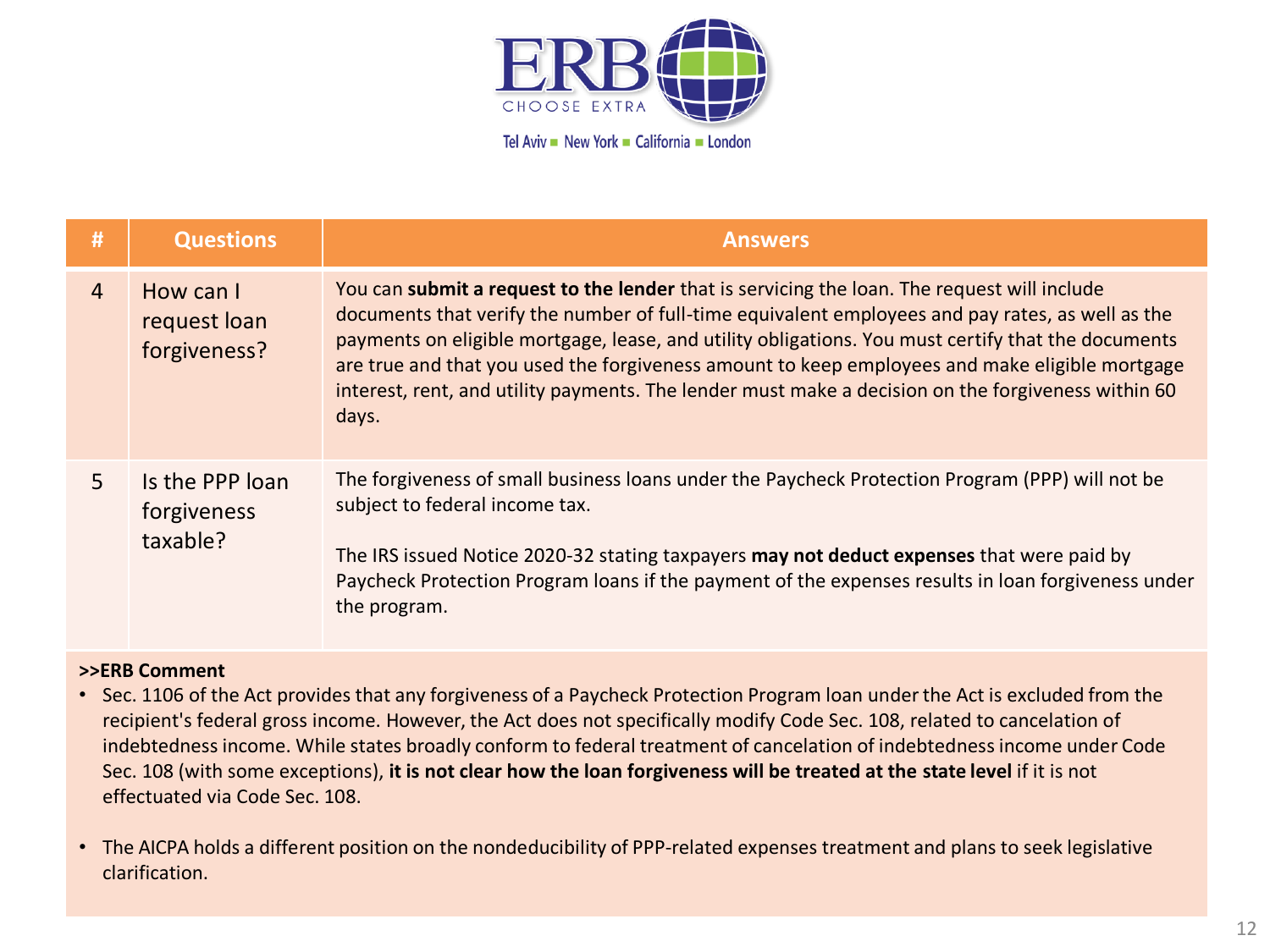

| #                | <b>Questions</b>                                                                                 | <b>Answers</b>                                                                                                                                                                                                                                                                                                                                                                                                                                                                                                                                                                                                                                                                                                                                                                                                                                                                                                                                                                                                                                                                                                                                                                                                                                                                                                                                                                                                                                                                                                                                                                                             |
|------------------|--------------------------------------------------------------------------------------------------|------------------------------------------------------------------------------------------------------------------------------------------------------------------------------------------------------------------------------------------------------------------------------------------------------------------------------------------------------------------------------------------------------------------------------------------------------------------------------------------------------------------------------------------------------------------------------------------------------------------------------------------------------------------------------------------------------------------------------------------------------------------------------------------------------------------------------------------------------------------------------------------------------------------------------------------------------------------------------------------------------------------------------------------------------------------------------------------------------------------------------------------------------------------------------------------------------------------------------------------------------------------------------------------------------------------------------------------------------------------------------------------------------------------------------------------------------------------------------------------------------------------------------------------------------------------------------------------------------------|
| $6 \overline{6}$ | What kind of<br>documents do I<br>need to prepare<br>for Loan<br><b>Forgiveness</b><br>purposes? | Generally, you should get the following documents ready to be given to the lender for loan<br>forgiveness purposes (your lender may require different or additional data):<br><b>Payroll costs:</b><br>1. Bank account statements or third-party payroll service provider reports documenting the<br>amount of cash compensation paid to employees.<br>Tax forms (or equivalent third-party payroll service provider reports) for the periods that overlap<br>2.<br>with the Covered Period or the Alternative Payroll Covered Period.<br>Payroll tax filings reported, or that will be reported, to the IRS (typically, Form 941); and<br>$\mathbf{L}$<br>State quarterly business and individual employee wage reporting and unemployment<br>II.<br>insurance tax filings reported, or that will be reported, to the relevant state.<br>Payment receipts, cancelled checks, or account statements documenting the amount of any<br>3.<br>employer contributions to employee health insurance and retirement plans that the Borrower<br>included in the forgiveness amount.<br>Documentation showing the average number of FTE employees on payroll per month<br>4.<br>employed by the Borrower for applicable periods. Such documents may include payroll tax<br>filings reported, or that will be reported, to the IRS (typically, Form 941) and state quarterly<br>business and individual employee wage reporting and unemployment insurance tax filings<br>reported, or that will be reported, to the relevant state. Documents submitted may cover<br>periods longer than the specific time period. |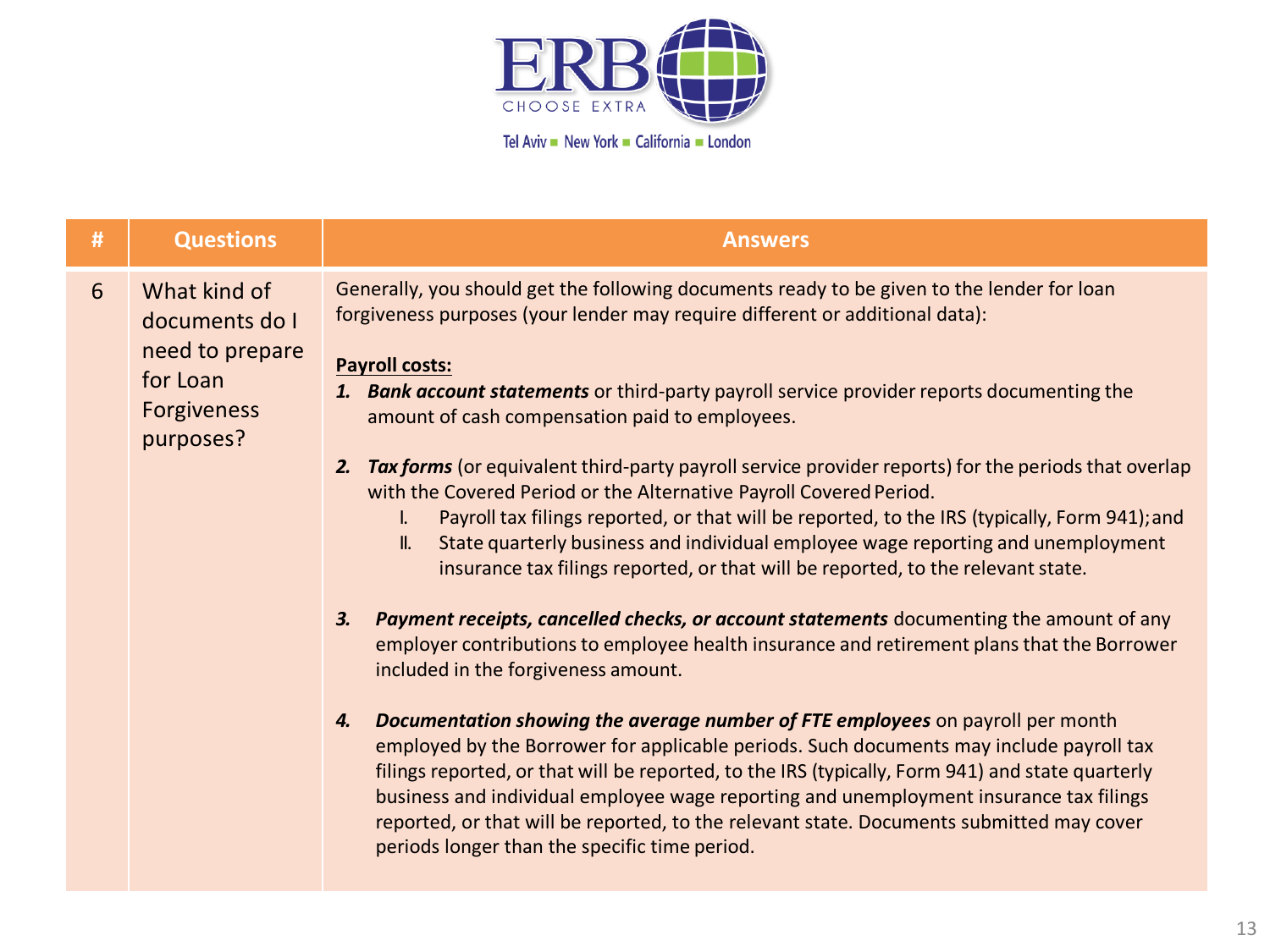

| # | <b>Questions</b>                                                                                             | <b>Answers</b>                                                                                                                                                                                                                                                                                                                                                                                                                                                                                                                                                                                                                                                                                                                                                                                                                                                                                                                                          |
|---|--------------------------------------------------------------------------------------------------------------|---------------------------------------------------------------------------------------------------------------------------------------------------------------------------------------------------------------------------------------------------------------------------------------------------------------------------------------------------------------------------------------------------------------------------------------------------------------------------------------------------------------------------------------------------------------------------------------------------------------------------------------------------------------------------------------------------------------------------------------------------------------------------------------------------------------------------------------------------------------------------------------------------------------------------------------------------------|
| 6 | What kind of<br>documents do I<br>need to prepare<br>for Loan<br><b>Forgiveness</b><br>purposes?<br>(cont'd) | <b>Non-Payroll costs:</b><br>1. Business mortgage interest payments: Copy of lender amortization schedule and receipts or<br>cancelled checks verifying eligible payments from the Covered Period; or lender account<br>statements from February 2020 and the months of the Covered Period through one month after<br>the end of the Covered Period verifying interest amounts and eligible payments.<br>2. Business rent or lease payments: Copy of current lease agreement and receipts or cancelled<br>checks verifying eligible payments from the Covered Period; or lessor account statements from<br>February 2020 and from the Covered Period through one month after the end of the Covered<br>Period verifying eligible payments.<br>3. Business utility payments: Copy of invoices from February 2020 and those paid during the<br>Covered Period and receipts, cancelled checks, or account statements verifying those eligible<br>payments. |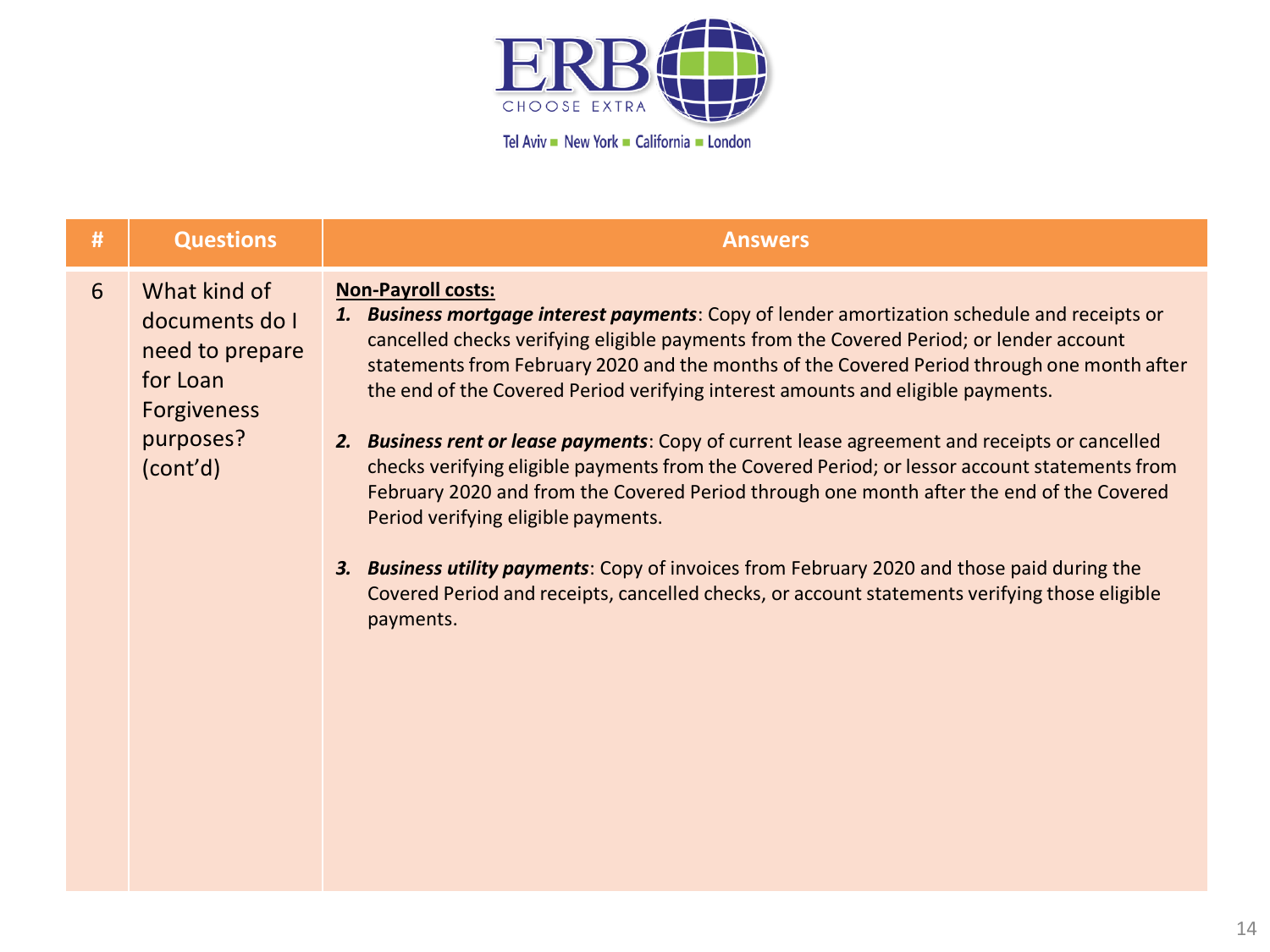

| #<br><b>Questions</b><br><b>Answers</b>                                                                                                                                                                                                                                                                                                                                                                                                                                                                                                                                                                                                                                                                                                                                                                                                                                                                                                                                                                                                                                                                               |  |
|-----------------------------------------------------------------------------------------------------------------------------------------------------------------------------------------------------------------------------------------------------------------------------------------------------------------------------------------------------------------------------------------------------------------------------------------------------------------------------------------------------------------------------------------------------------------------------------------------------------------------------------------------------------------------------------------------------------------------------------------------------------------------------------------------------------------------------------------------------------------------------------------------------------------------------------------------------------------------------------------------------------------------------------------------------------------------------------------------------------------------|--|
| The Administrator is authorized to review the following:<br>$\overline{7}$<br>What borrower<br>representations<br><b>Borrower Eligibility:</b><br>and statements<br>The Administrator may review whether a borrower is eligible for the PPP loan based on the provisions of the<br>will SBA review?<br>CARES Act, the rules and guidance available at the time of the borrower's PPP loan application, and the terms<br>of the borrower's loan application. The eligibility includes, but not limited to:<br>500-employee threshold for the business and its affiliation<br>Economic need for a PPP loan<br>$\bullet$<br>• Certain disqualified business<br><b>Loan Amounts and Use of Proceeds:</b><br>The Administrator may review whether a borrower calculated the loan amount correctly and used loan<br>proceeds for the allowable uses specified in the CARES Act.<br><b>Loan Forgiveness Amounts:</b><br>The Administrator may review whether a borrower is entitled to loan forgiveness in the amount claimed on<br>the borrower's Loan Forgiveness Application (SBA Form 3508 or lender's equivalent form). |  |

- **For a PPP loan of any size, SBA may undertake a review at any time at their discretion.** As noted on the Loan Forgiveness Application Form, the borrower must retain PPP documentation in its files for **six years** after the date the loan is forgiven or repaid in full, and permit authorized representatives of SBA, including representatives of its Office of Inspector General, to access such files upon request.
- Any borrower that, together with its affiliates, received PPP loans with an original principal amount of **less than \$2 million** will be deemed to have made the required certification concerning **the necessity of the loan request in good faith**.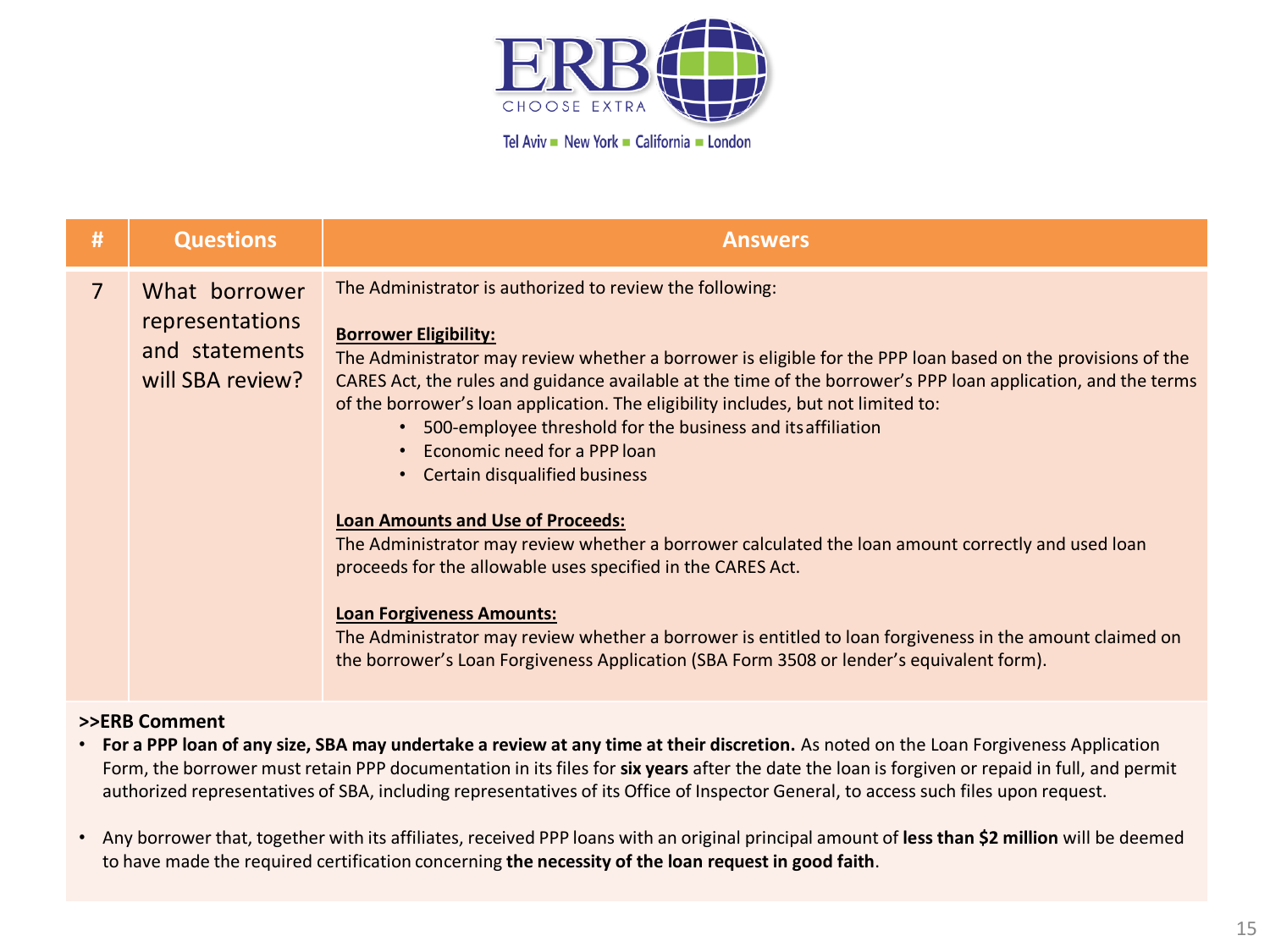

| # | <b>Questions</b>                                  | <b>Answers</b>                                                                                                                                                                                                                                                                                                                                                                                                                                    |
|---|---------------------------------------------------|---------------------------------------------------------------------------------------------------------------------------------------------------------------------------------------------------------------------------------------------------------------------------------------------------------------------------------------------------------------------------------------------------------------------------------------------------|
| 8 | What happens if<br>PPP loan funds<br>are misused? | If you use PPP funds for unauthorized purposes, SBA will direct you to repay those amounts. If you<br>knowingly use the funds for unauthorized purposes, you will be subject to additional liability such as<br>charges for fraud. If one of your shareholders, members, or partners uses PPP funds for<br>unauthorized purposes, SBA will have recourse against the shareholder, member, or partner for<br>the unauthorized use.                 |
|   |                                                   | SBA has stated that all PPP loans in excess of \$2 million, and other PPP loans as appropriate, will be<br>subject to review by SBA for compliance with program requirements set forth in the PPP Interim<br>Final Rules and in the Borrower Application Form.                                                                                                                                                                                    |
|   |                                                   | If the SBA determines that a borrower is ineligible for the PPP loan, SBA will direct the lender to<br>deny the loan forgiveness application. Further, SBA may also seek repayment of the outstanding<br>PPP loan balance or pursue other available remedies. If borrower disagrees with SBA's<br>determination, it may appeal the SBA's determination. A separate interim final rule addressing this<br>process will be issued later by the SBA. |
|   |                                                   | If the borrower repays the loan after receiving notification from the SBA, SBA will not pursue<br>administrative enforcement or refer to other agencies based on its determination with respect to<br>the certification concerning necessity of the loan request.                                                                                                                                                                                 |
|   |                                                   | Failure to respond to SBA's inquiry may result in a determination that the borrower was ineligible for<br>a PPP loan or ineligible to receive the loan amount or loan forgiveness amount claimed by the<br>borrower.                                                                                                                                                                                                                              |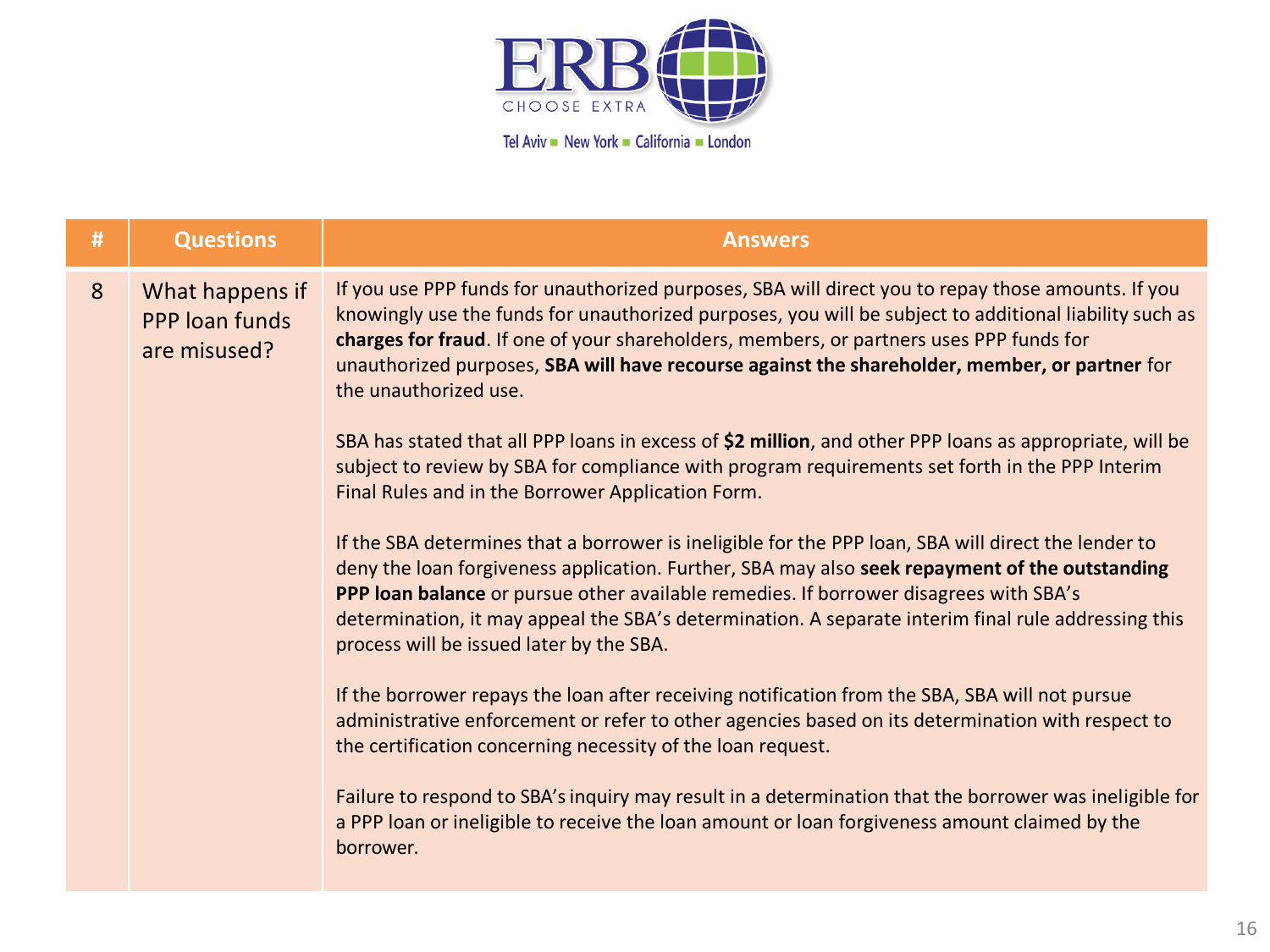

|        | <b>Actions</b>                                                                                              |
|--------|-------------------------------------------------------------------------------------------------------------|
| Step 1 | Track total eligible costs incurred and paid during the 8-week Covered<br>Period following the loan funding |
| Step 2 | Calculate payroll costs for forgiveness floor                                                               |
| Step 3 | Calculate any % decrease in FTE employees from 8-week Covered Period                                        |
| Step 4 | Calculate any reduction in payroll > 25% of prior quarter                                                   |
| Step 5 | Calculate any adjustment because FTE headcounts and salaries were<br>restored by June 30                    |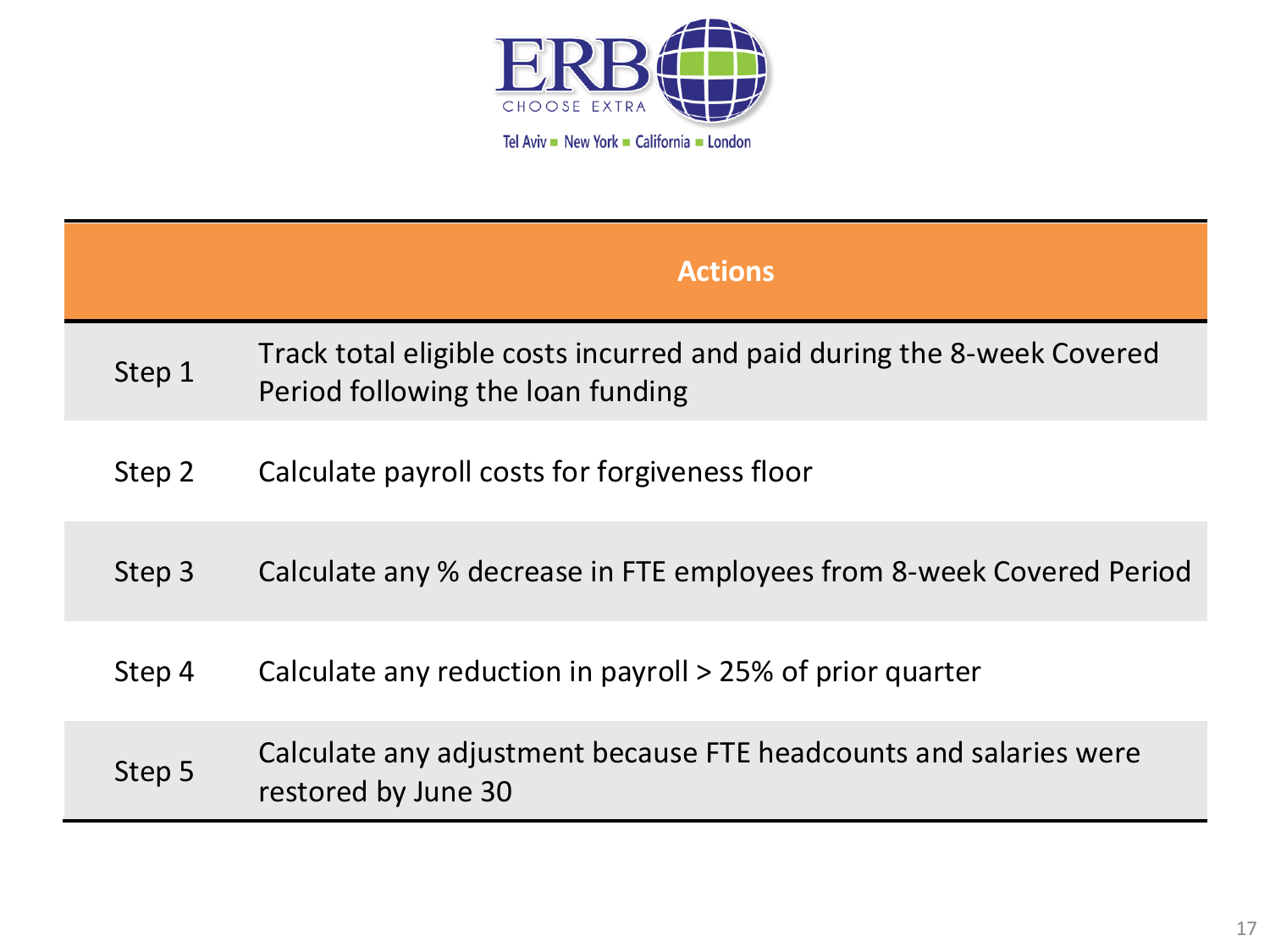





**Once Approved, \$\$\$**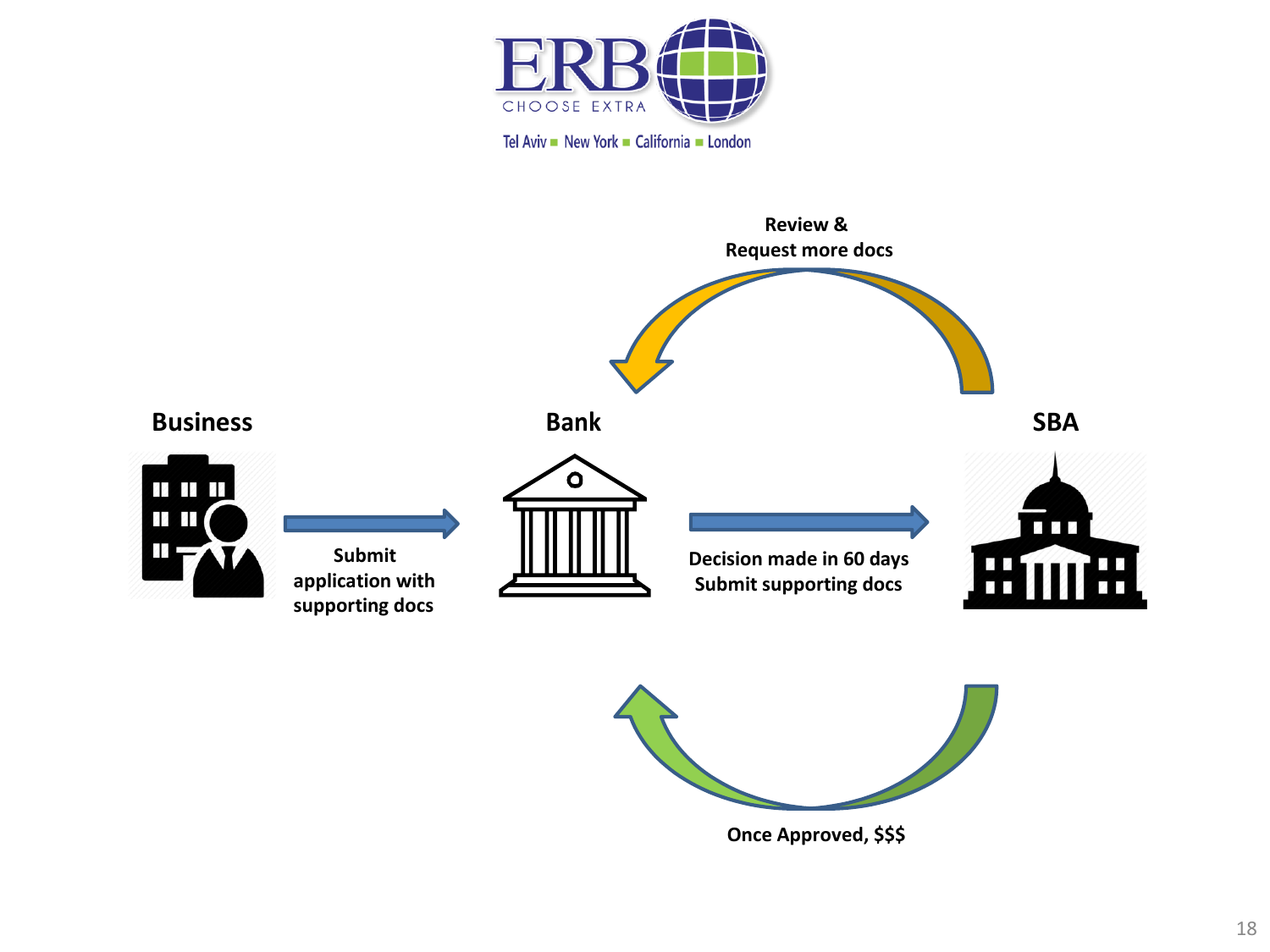

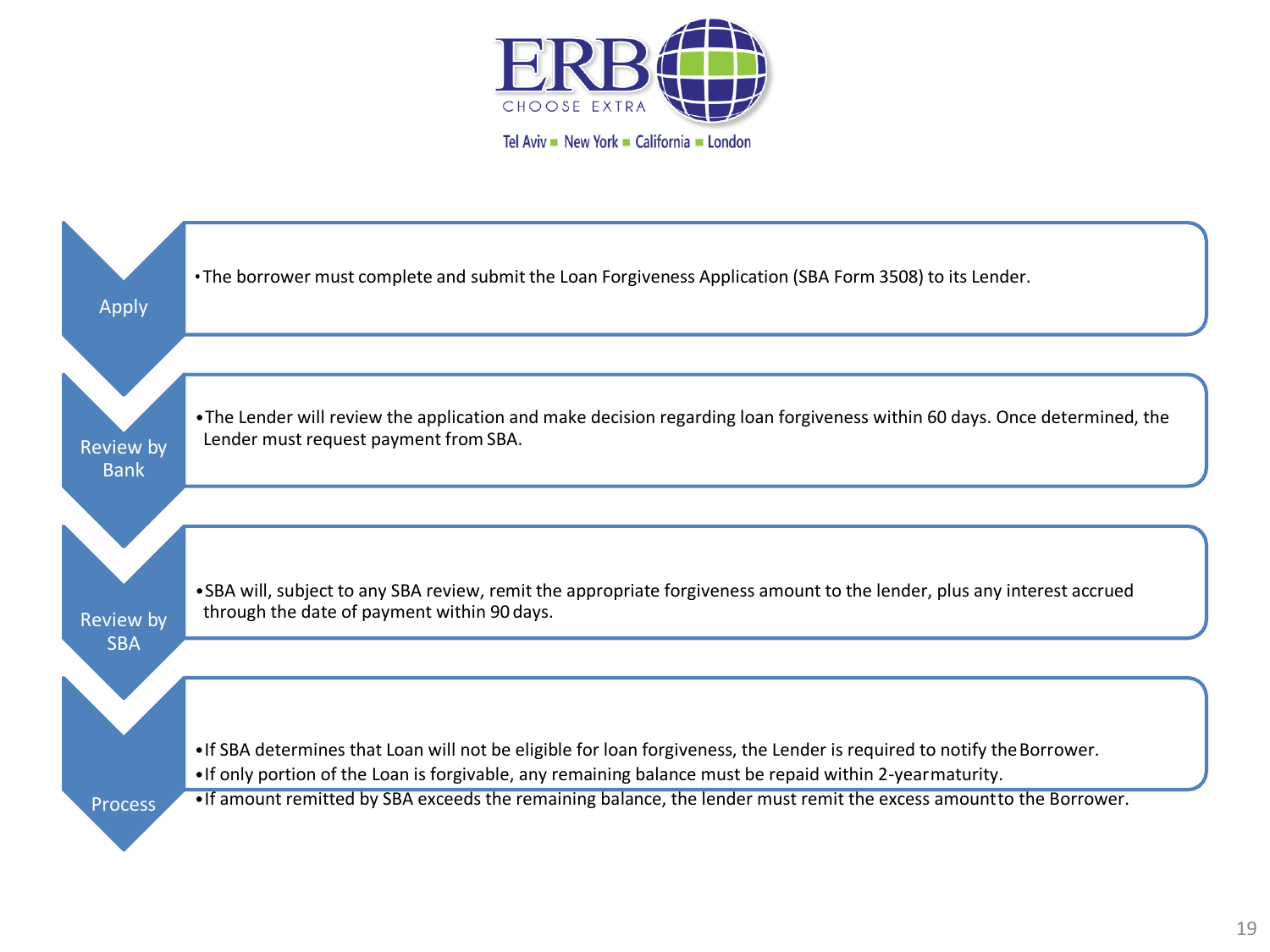

### **References:**

**SBA Paycheck Protection Program (PPP) Information Sheet: Borrowers** <https://home.treasury.gov/system/files/136/PPP--Fact-Sheet.pdf>

**SBA PPP Loan - Frequently Asked Questions (5/19/2020)**

<https://home.treasury.gov/system/files/136/Paycheck-Protection-Program-Frequently-Asked-Questions.pdf>

**SBA PPP Loan - Loan Forgiveness Application Form 3508 (5/20/2020)**

<https://home.treasury.gov/system/files/136/3245-0407-SBA-Form-3508-PPP-Forgiveness-Application.pdf>

**SBA PPP Loan - Interim Final Rule on Loan Forgiveness (5/22/2020)** <https://home.treasury.gov/system/files/136/PPP-IFR-Loan-Forgiveness.pdf>

**SBA PPP Loan - Interim Final Rule on SBA Loan Review Procedures and Related Borrower and Lender Responsibilities (5/22/2020)**

[https://home.treasury.gov/system/files/136/PPP-IFR-SBA-Loan-Review-Procedures-and-Related-Borrower-](https://home.treasury.gov/system/files/136/PPP-IFR-SBA-Loan-Review-Procedures-and-Related-Borrower-and-Lender-Responsibilities.pdf) and-[Lender-Responsibilities.pdf](https://home.treasury.gov/system/files/136/PPP-IFR-SBA-Loan-Review-Procedures-and-Related-Borrower-and-Lender-Responsibilities.pdf)

**AICPA offers recommendations for loan forgiveness under PPP**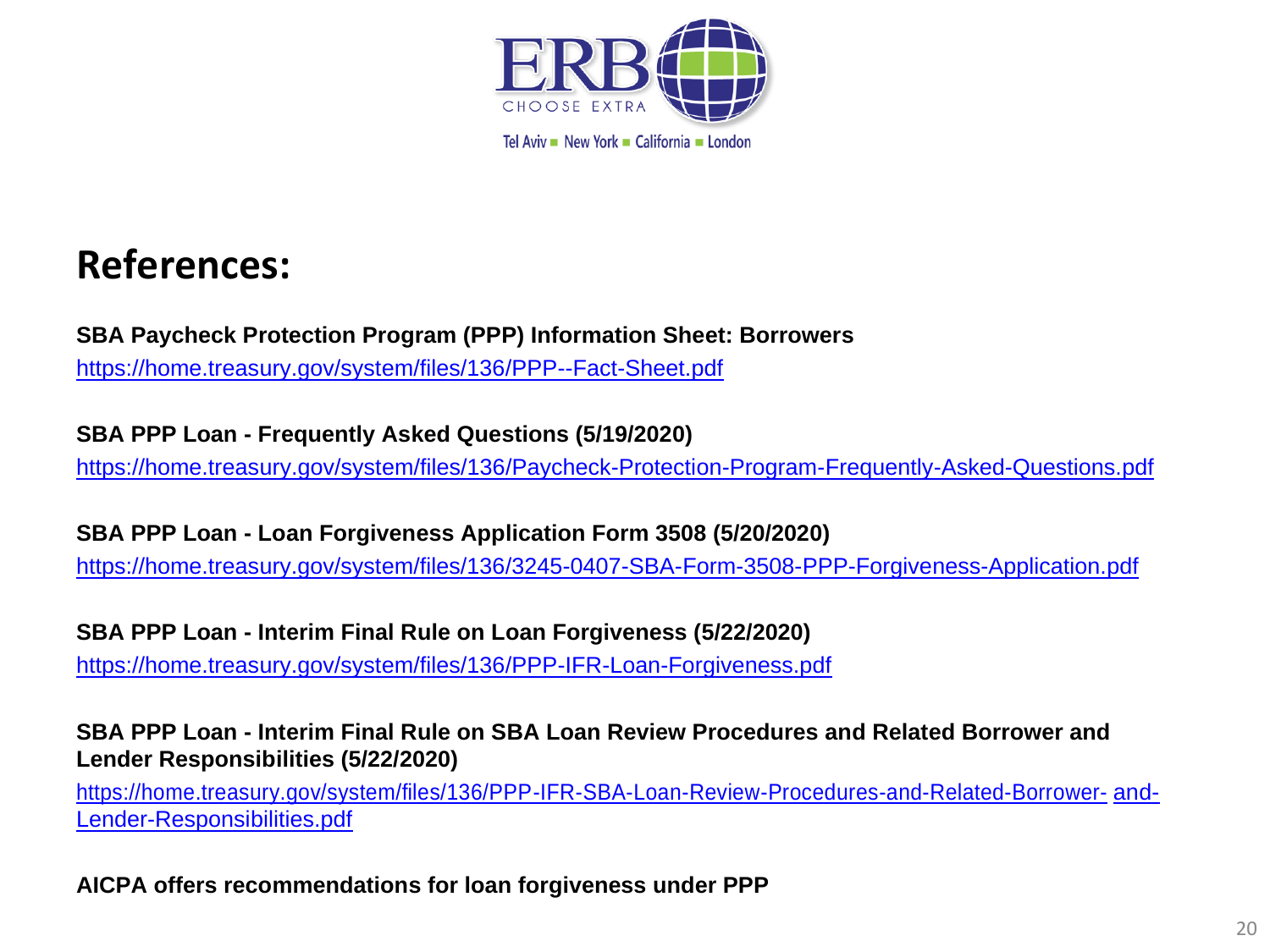

[https://www.aicpa.org/content/dam/aicpa/interestareas/privatecompaniespracticesection/qualityservicesdeliver](https://www.aicpa.org/content/dam/aicpa/interestareas/privatecompaniespracticesection/qualityservicesdelivery/ussba/downloadabledocuments/coronavirus-ppp-loan-forgiveness-calculation-steps.pdf) [y/ussba/downloadabledocuments/coronavirus-ppp-loan-forgiveness-calculation-steps.pdf](https://www.aicpa.org/content/dam/aicpa/interestareas/privatecompaniespracticesection/qualityservicesdelivery/ussba/downloadabledocuments/coronavirus-ppp-loan-forgiveness-calculation-steps.pdf)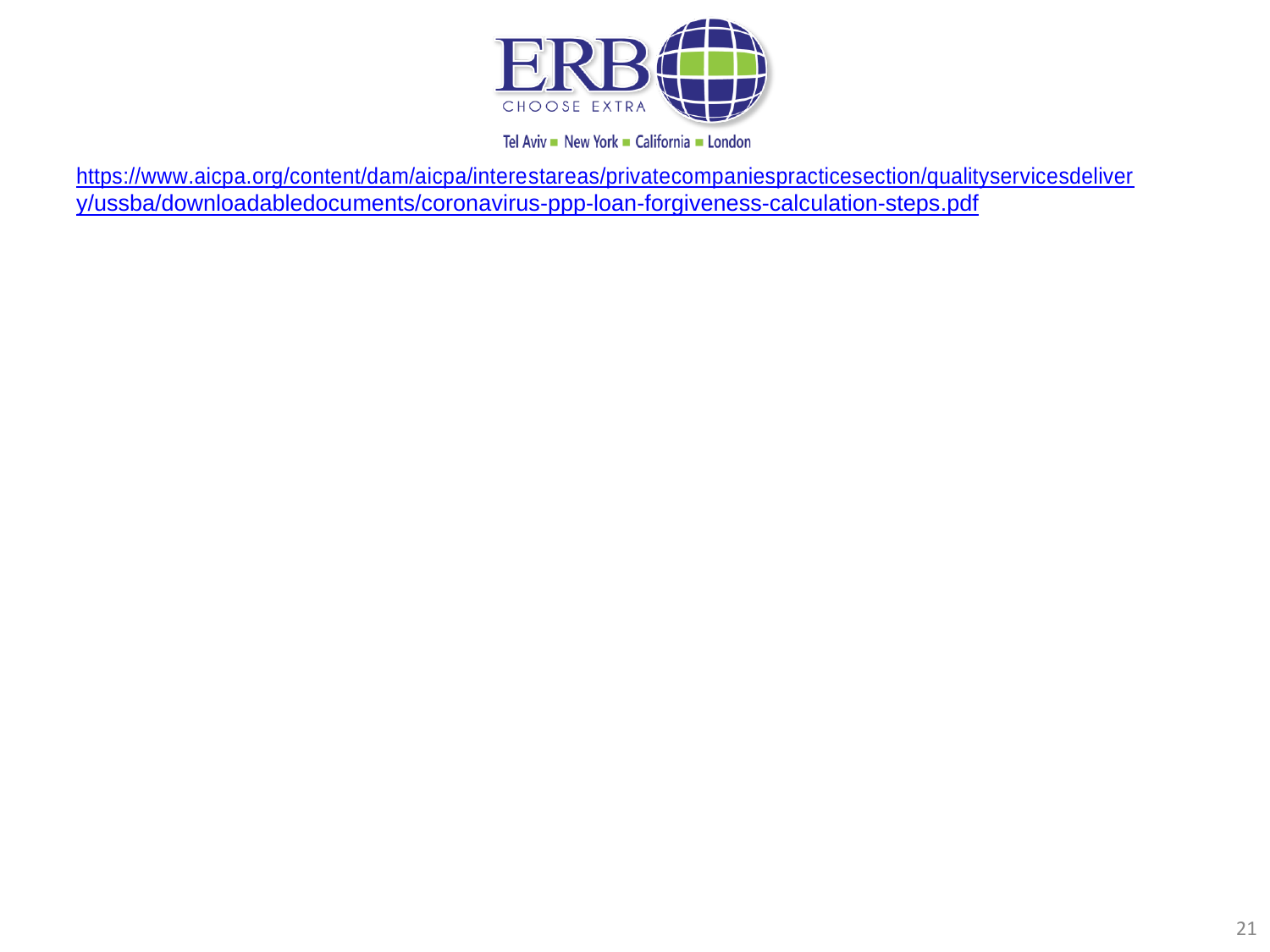

#### **ERB Financial Group**

360 S. Kiely Blvd., Suite 250 San Jose, CA 95129 Phone: 408 -557 -8200 Email: [info@erb](mailto:info@erb-us.com)-us.com